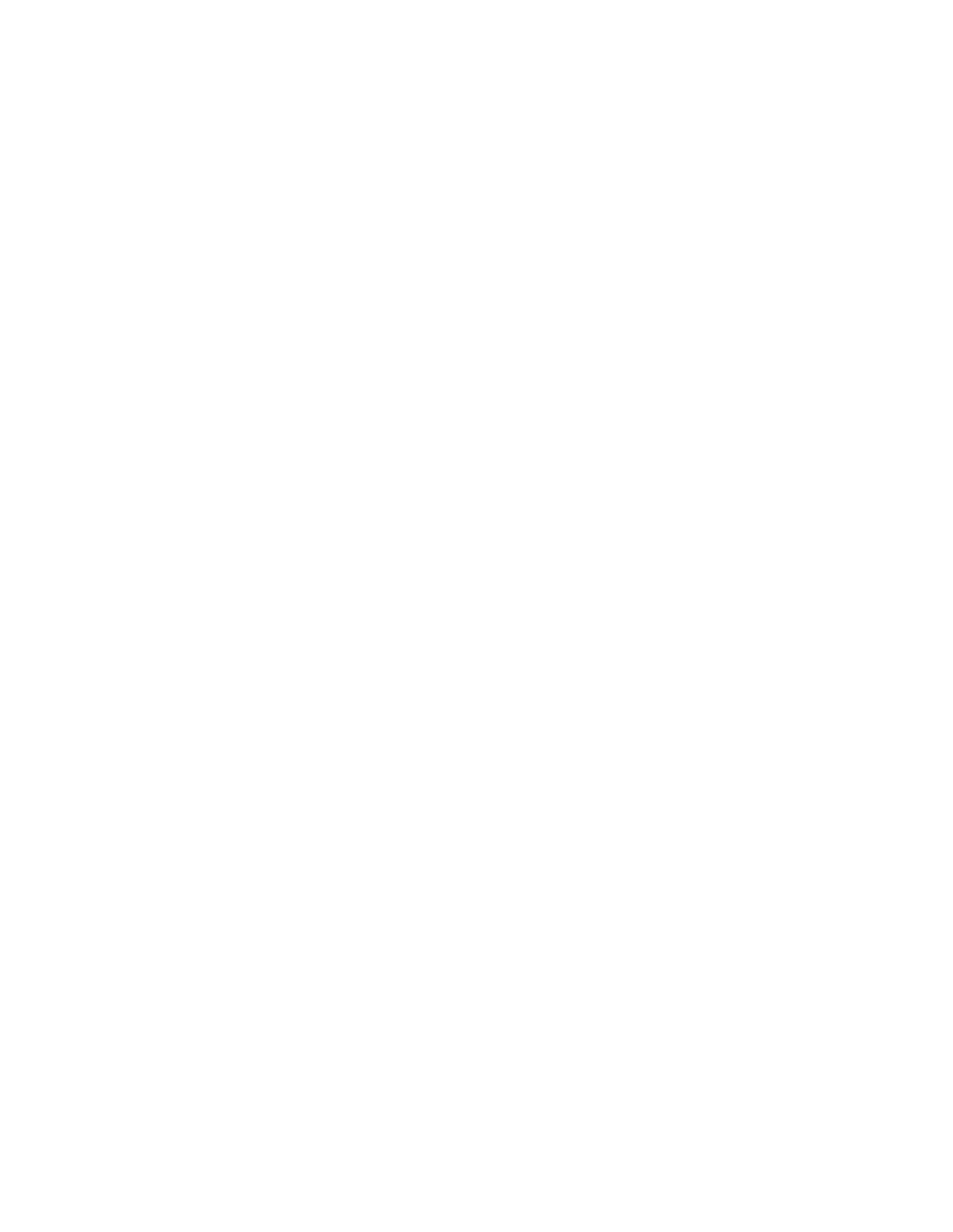### Municipal Employees' Annuity & Benefit Fund January 31, 2018

Market Value: \$4,348.7 Million and 100.0% of Fund



**Return Summary Ending January 31, 2018** 

### **Return Summary YTD**

### **Asset Allocation vs. Target**

|                                | Total Return |                       | Current         | Current | Policy | <b>Difference</b> | $\%$    |
|--------------------------------|--------------|-----------------------|-----------------|---------|--------|-------------------|---------|
| <b>Total Fund Composite</b>    | 2.8%         | Fixed Income          | \$1,025,042,564 | 23.6%   | 27.0%  | $-$149,094,995$   | $-3.4%$ |
| <b>Fixed Income Composite</b>  | 0.0%         | U.S. Equity           | \$1,178,705,423 | 27.1%   | 26.0%  | \$48,054,441      | 1.1%    |
|                                |              | Non-U.S. Equity       | \$990,813,509   | 22.8%   | 22.0%  | \$34,108,831      | 0.8%    |
| U.S. Equity Composite          | 5.0%         | Hedge Funds           | \$429,254,386   | 9.9%    | 10.0%  | $-$5,611,377$     | $-0.1%$ |
| International Equity Composite | 5.0%         | <b>Real Assets</b>    | \$420,865,202   | 9.7%    | 10.0%  | $-$14,000,561$    | $-0.3%$ |
| Hedge Fund Composite           | 2.4%         | <b>Private Equity</b> | \$200,701,750   | 4.6%    | 5.0%   | $-$16.731.131$    | $-0.4%$ |
| Real Estate Composite          | 0.2%         | Other                 | \$103,274,791   | 2.4%    | 0.0%   | \$103,274,791     | 2.4%    |
| Open-End Real Estate Comp      | 0.2%         | <b>Total</b>          | \$4,348,657,626 | 100.0%  | 100.0% |                   |         |

### **Summary of Cash Flows**

|                               | Last Month         | Year-To-Date       | One Year           | <b>Three Years</b>  | <b>Five Years</b>   | <b>Seven Years</b>  |
|-------------------------------|--------------------|--------------------|--------------------|---------------------|---------------------|---------------------|
| <b>Beginning Market Value</b> | \$4,288,978,154.97 | \$4,288,978,154.97 | \$4,302,607,109.50 | \$4,985,300,037.29  | \$5,124,697,438.25  | \$5,295,669,186.96  |
| Net Cash Flow                 | -\$58.347.740.82   | -\$58.347.740.82   | -\$606,871,318.05  | -\$1.766.680.568.39 | -\$2,806,833,662.16 | -\$3,698,602,368.07 |
| Net Investment Change         | \$118,027,211.78   | \$118,027,211.78   | \$652.921.834.48   | \$1,130,038,157.03  | \$2,030,793,849.84  | \$2,751,590,807.04  |
| <b>Ending Market Value</b>    | \$4,348,657,625.93 | \$4,348,657,625.93 | \$4,348,657,625.93 | \$4,348,657,625.93  | \$4,348,657,625.93  | \$4,348,657,625.93  |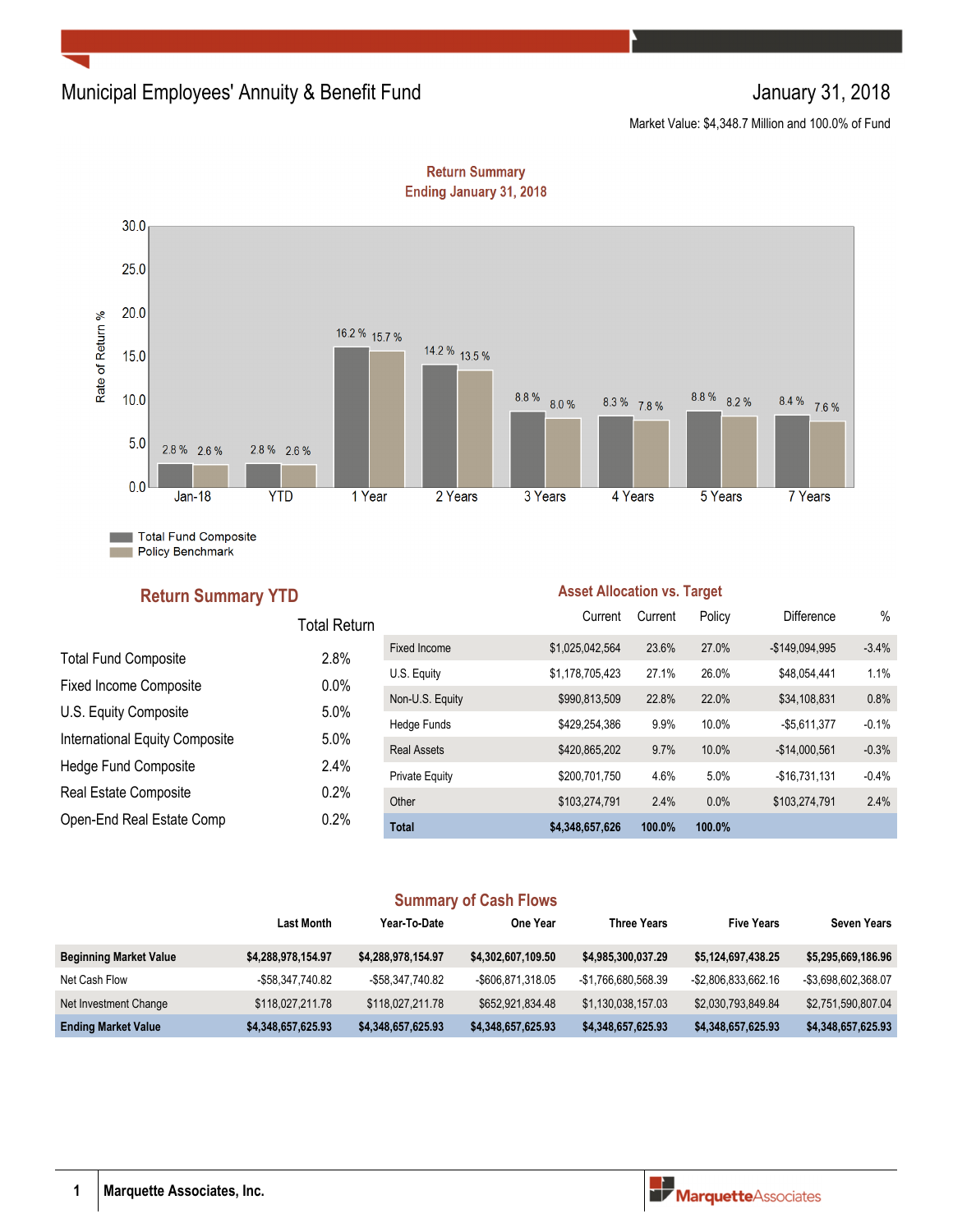Total Fund Composite

Market Value: \$4,348.7 Million and 100.0% of Fund

**Ending January 31, 2018**

|                                       | <b>Asset Class</b>                | Market Value<br>12/31/17 (\$) | Market Value<br>$1/31/18$ (\$) | % of Portfolio | Policy % |
|---------------------------------------|-----------------------------------|-------------------------------|--------------------------------|----------------|----------|
| <b>Total Fund Composite</b>           |                                   | 4,288,978,155                 | 4,348,657,626                  | 100.0          | 100.0    |
| <b>Fixed Income Composite</b>         |                                   | 1,024,324,504                 | 1,025,016,926                  | 23.6           | 27.0     |
| Neuberger Berman                      | Core Plus Fixed Income            | 52,865,910                    | 52,246,833                     | 1.2            |          |
| <b>LM Capital</b>                     | Core Fixed Income                 | 269,198,898                   | 266,089,272                    | 6.1            |          |
| <b>UBS</b>                            | Core Fixed Income                 | 68,997,207                    | 68,291,346                     | 1.6            |          |
| Segall Bryant & Hamill                | Int. Fixed Income                 | 196, 177, 953                 | 194,480,030                    | 4.5            |          |
| MacKay Shields                        | <b>High Yield Fixed Income</b>    | 184,264,963                   | 185,482,070                    | 4.3            |          |
| Crescent High Income Fund             | High Yield Fixed Income           | 56,064,908                    | 56,399,884                     | 1.3            |          |
| Symphony                              | Senior Secured Loans              | 196,754,665                   | 202,027,491                    | 4.6            |          |
| <b>U.S. Equity Composite</b>          |                                   | 1,150,856,128                 | 1,178,705,423                  | 27.1           | 26.0     |
| FIS Group U.S. Equity                 |                                   | 72,261,414                    | 74,441,994                     | 1.7            |          |
| Great Lakes                           | Large-Cap Value                   | 144,666,559                   | 150,900,765                    | 3.5            |          |
| RhumbLine S&P 500 Index               | Large-Cap Core                    | 464,181,980                   | 490,760,955                    | 11.3           |          |
| Rhumbline S&P 400 Growth              | Mid-Cap Growth                    | 246,580,209                   | 227,651,245                    | 5.2            |          |
| Ariel Investments                     | Smid-Cap Value                    | 136,412,227                   | 145,751,963                    | 3.4            |          |
| Keeley                                | Small-Cap Value                   | 86,685,746                    | 89,129,925                     | 2.0            |          |
| <b>International Equity Composite</b> |                                   | 967,095,437                   | 990,813,509                    | 22.8           | 22.0     |
| FIS Group Non-U.S. Equity             |                                   | 83,570,916                    | 87,658,474                     | 2.0            |          |
| NTGI MSCI ACWI ex. U.S. Index Fund    | Non-U.S. All-Cap Core             | 153,872,075                   | 162,411,119                    | 3.7            |          |
| LSV                                   | Non-U.S. Large-Cap<br>Value       | 127,998,988                   | 133,874,875                    | 3.1            |          |
| Cornerstone                           | Non-U.S. Large-Cap Core           | 105,553,097                   | 110,458,916                    | 2.5            |          |
| <b>Walter Scott &amp; Partners</b>    | Non-U.S. Large-Cap<br>Growth      | 127,821,865                   | 108,096,839                    | 2.5            |          |
| NTGI Small Cap International Index    | Non-U.S. Small-Cap Core           | 93,727,602                    | 98,086,585                     | 2.3            |          |
| Segall Bryant & Hamill                | Non-U.S. Small-Cap Core           | 116,497,862                   | 121,954,059                    | 2.8            |          |
| <b>William Blair</b>                  | <b>Emerging Markets</b>           | 158,053,032                   | 168,272,642                    | 3.9            |          |
| <b>Hedge Fund Composite</b>           |                                   | 419,216,889                   | 429,254,386                    | 9.9            | 10.0     |
| Rock Creek Georgetown Fund            | <b>Hedged Equity Hedge</b><br>FoF | 208,887,809                   | 215,488,664                    | 5.0            |          |
| K2 Long Short Fund                    | <b>Hedged Equity Hedge</b><br>FoF | 106,517,207                   | 108,829,888                    | 2.5            |          |
| Parametric Defensive Equity           | Defensive Equity                  | 52,270,350                    | 52,949,865                     | 1.2            |          |
| Neuberger Berman S&P 500 PutWrite     | <b>Defensive Equity</b>           | 51,541,523                    | 51,985,969                     | $1.2$          |          |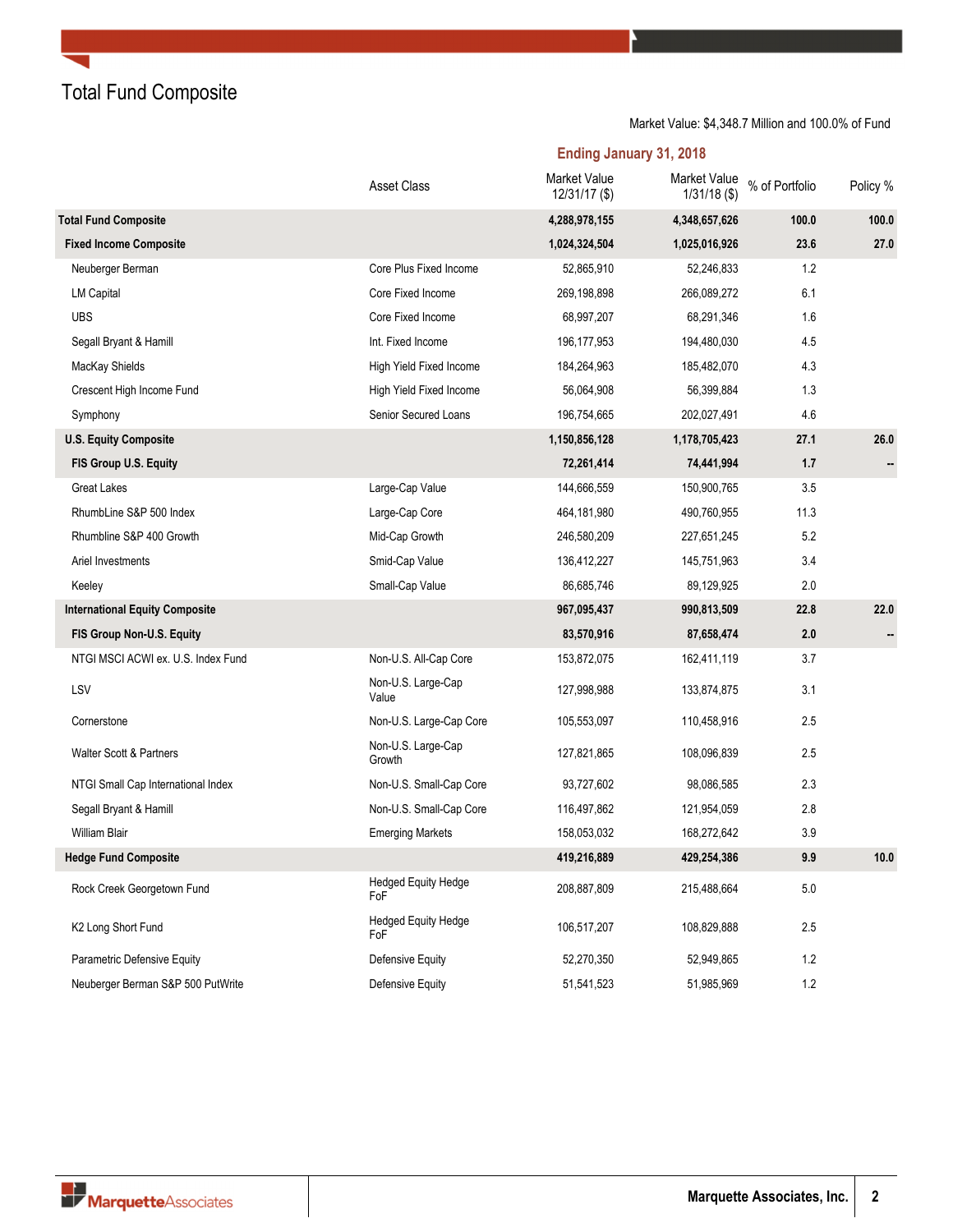Total Fund Composite

Market Value: \$4,348.7 Million and 100.0% of Fund

**Ending January 31, 2018**

|                                                   | Asset Class      | Market Value<br>$12/31/17($ \$) | Market Value<br>$1/31/18$ (\$) | % of Portfolio | Policy %       |
|---------------------------------------------------|------------------|---------------------------------|--------------------------------|----------------|----------------|
| <b>Real Estate Composite</b>                      |                  | 431,421,845                     | 420,865,202                    | 9.7            | 10.0           |
| <b>Open-End Real Estate Comp</b>                  |                  | 351,453,003                     | 349,157,853                    | 8.0            |                |
| American Core Realty Fund, LLC                    | Core Real Estate | 93,474,483                      | 92,292,299                     | 2.1            |                |
| AFL-CIO Building Investment Trust                 | Core Real Estate | 123,622,357                     | 122,933,372                    | 2.8            |                |
| JPMorgan Strategic Property Fund                  | Core Real Estate | 134,356,163                     | 133,932,181                    | 3.1            |                |
| <b>Closed-End Real Estate Composite</b>           |                  | 79,968,842                      | 71,707,349                     | 1.6            | $\sim$         |
| <b>Private Equity Composite</b>                   |                  | 201,020,436                     | 200,701,750                    | 4.6            | 5.0            |
| <b>Fund of Funds Private Equity Composite</b>     |                  | 81,930,027                      | 81,930,027                     | 1.9            | $\blacksquare$ |
| <b>Direct Investment Private Equity Composite</b> |                  | 119,090,409                     | 118,771,722                    | 2.7            |                |
| <b>Cash Accounts</b>                              |                  | 95,042,915                      | 103,300,430                    | 2.4            | 0.0            |

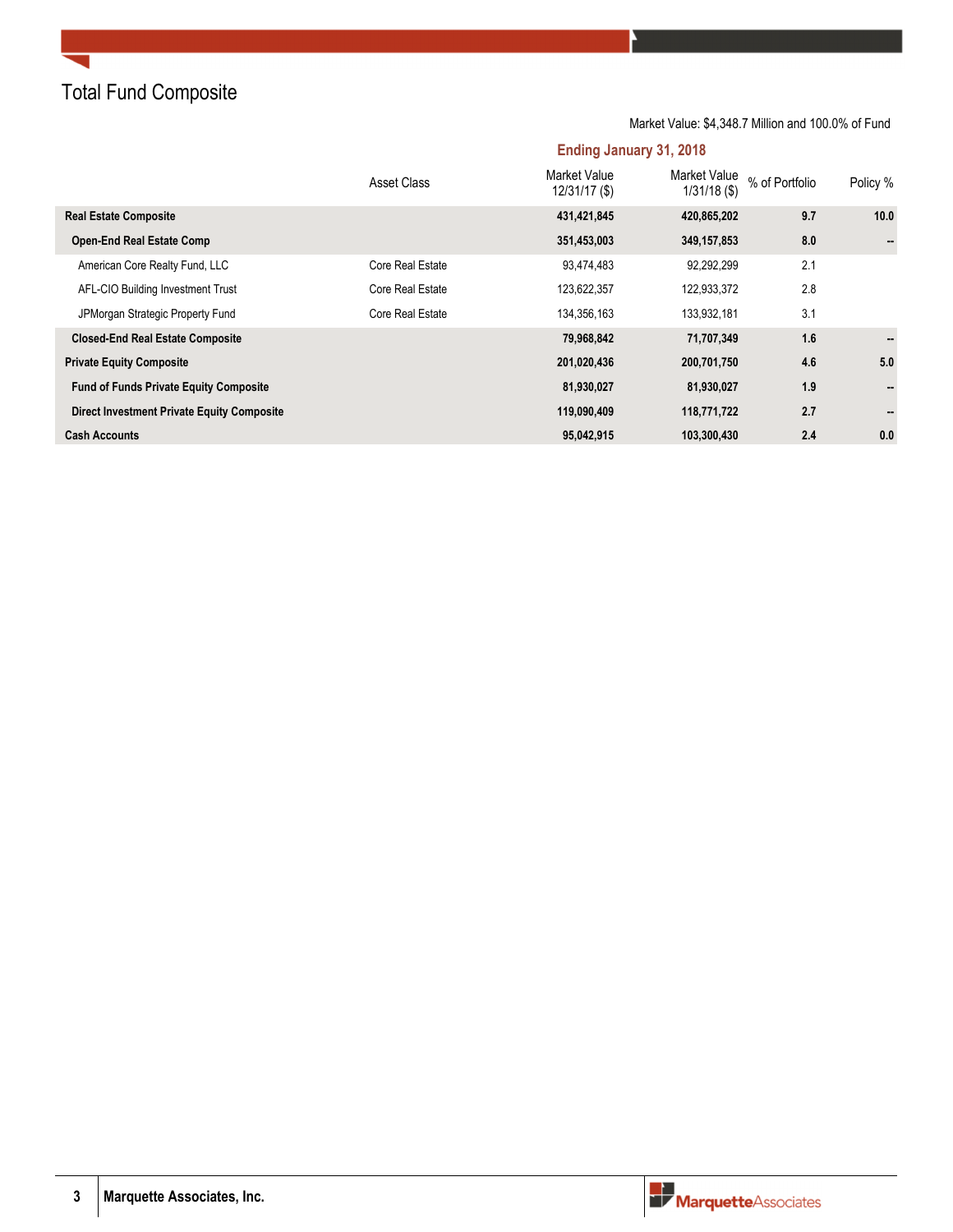# Investment Manager **Annualized Performance (Net of Fees)**

|                                           | <b>Ending January 31, 2018</b><br>Inception |           |                          |                          |                          |                          |                   |                          |                          |                          |               |
|-------------------------------------------|---------------------------------------------|-----------|--------------------------|--------------------------|--------------------------|--------------------------|-------------------|--------------------------|--------------------------|--------------------------|---------------|
|                                           | 1 Mo                                        | 3 Mo      | 1 Yr                     | 2 Yrs                    | 3 Yrs                    | 4 Yrs                    | 5 Yrs             | 7 Yrs                    | 10 Yrs                   | Return                   | Since         |
| <b>Total Fund Composite</b>               | 2.8                                         | 4.9       | 16.2                     | 14.2                     | 8.8                      | 8.3                      | 8.8               | 8.4                      | 6.1                      | u,                       |               |
| Policy Benchmark                          | 2.6                                         | 4.8       | 15.7                     | 13.5                     | 8.0                      | $7.8$                    | 8.2               | 7.6                      | 5.1                      | $\overline{\phantom{0}}$ |               |
| <b>Actuarial Rate</b>                     | 0.6                                         | 1.8       | 7.5                      | 7.5                      | 7.5                      | 7.5                      | 7.5               | 7.6                      | 7.7                      | --                       |               |
| <b>Fixed Income Composite</b>             | 0.0                                         | 0.3       | 3.6                      | 5.0                      | 3.1                      | 3.6                      | 3.2               | 4.1                      | 4.1                      | ш,                       |               |
| <b>BBgBarc US Aggregate TR</b>            | $-1.2$                                      | $-0.8$    | 2.1                      | 1.8                      | 1.1                      | 2.5                      | $2.0\,$           | 3.0                      | 3.7                      |                          |               |
| Neuberger Berman                          | $-1.2$                                      | $-0.9$    | 2.2                      | 1.9                      | 1.2                      | 2.6                      | 2.1               | 3.2                      | 4.0                      | 4.8                      | May-01        |
| <b>BBgBarc US Aggregate TR</b>            | $-1.2$                                      | $-0.8$    | 2.1                      | 1.8                      | 1.1                      | 2.5                      | 2.0               | 3.0                      | 3.7                      | 4.6                      | May-01        |
| <b>LM Capital</b>                         | $-1.2$                                      | $-0.9$    | 1.9                      | 1.5                      | 1.2                      | 2.5                      | 2.0               | 3.1                      | --                       | 4.0                      | Mar-09        |
| <b>BBgBarc US Aggregate TR</b>            | $-1.2$                                      | $-0.8$    | 2.1                      | 1.8                      | 1.1                      | 2.5                      | $2.0\,$           | 3.0                      | 3.7                      | 3.8                      | Mar-09        |
| <b>UBS</b>                                | $-1.0$                                      | $-0.6$    | 2.9                      | 2.2                      | 1.2                      | 2.5                      | 2.0               | 3.1                      |                          | 3.0                      | $Jul-10$      |
| <b>BBgBarc US Aggregate TR</b>            | $-1.2$                                      | $-0.8$    | 2.1                      | 1.8                      | 1.1                      | 2.5                      | $2.0\,$           | 3.0                      | 3.7                      | 2.8                      | $Jul-10$      |
| Segall Bryant & Hamill                    | $-0.9$                                      | $-1.0$    | 1.1                      | 1.1                      | 1.0                      | 1.8                      | 1.5               | 2.5                      | 4                        | 3.5                      | Apr-09        |
| <b>BBgBarc US Govt/Credit Int TR</b>      | $-0.9$                                      | $-1.1$    | $1.0\,$                  | 1.0                      | 0.9                      | 1.6                      | 1.4               | 2.3                      | 3.0                      | 3.1                      | Apr-09        |
| MacKay Shields                            | 0.6                                         | 1.2       | 6.7                      | 13.0                     | 7.3                      | 5.9                      | 5.9               | 7.1                      | $\overline{\phantom{a}}$ | 9.9                      | Apr-09        |
| <b>BBgBarc US High Yield TR</b>           | $0.6\,$                                     | 0.6       | $6.6\,$                  | 13.5                     | 6.3                      | 5.3                      | 5.6               | 6.8                      | 8.2                      | 11.0                     | Apr-09        |
| BarCap Ba High Yield                      | $0.0\,$                                     | 0.1       | 6.2                      | 10.5                     | 5.8                      | 5.8                      | 5.6               | 6.9                      | 8.4                      | 10.1                     | Apr-09        |
| Crescent High Income Fund                 | 0.6                                         | 0.4       | 5.2                      | $\overline{\phantom{a}}$ | $\overline{\phantom{a}}$ | $\overline{\phantom{a}}$ | $\qquad \qquad -$ | $\overline{\phantom{a}}$ |                          | 7.9                      | <b>Jul-16</b> |
| 50% BarCap HY / 50% CSFB Lev Loans        | $0.8\,$                                     | 1.1       | 5.7                      | 10.7                     | 5.6                      | 4.7                      | 5.0               | 5.7                      | 6.7                      | 8.4                      | $Jul-16$      |
| Symphony                                  | 2.6                                         | 3.0       | 5.5                      | 7.1                      | 4.7                      | 4.1                      | 4.5               | 5.1                      | 4                        | 6.6                      | Aug-09        |
| Credit Suisse Leveraged Loans             | 1.1                                         | 1.6       | 4.8                      | $8.0\,$                  | 4.8                      | 4.0                      | 4.3               | 4.5                      | $5.0\,$                  | 6.0                      | $Aug-09$      |
| S&P/LSTA U.S. Leveraged Loan 100<br>Index | 1.1                                         | 1.5       | 4.1                      | 7.8                      | 4.0                      | 3.1                      | 3.4               | 3.8                      | 5.2                      | 5.4                      | Aug-09        |
| <b>U.S. Equity Composite</b>              | 5.0                                         | 9.2       | 23.5                     | 22.4                     | 12.6                     | 11.9                     | 13.7              | 12.7                     | 9.6                      | u,                       |               |
| Wilshire 5000 Total Market                | 5.2                                         | 9.6       | 25.1                     | 23.6                     | 14.3                     | 14.0                     | 15.6              | 14.0                     | 9.9                      | --                       |               |
| S&P 500                                   | 5.7                                         | 10.2      | 26.4                     | 23.2                     | 14.7                     | 14.5                     | 15.9              | 14.3                     | 9.8                      |                          |               |
| Russell 2000                              | 2.6                                         | 5.1       | 17.2                     | 25.1                     | 12.1                     | 10.1                     | 13.3              | 12.1                     | 9.8                      |                          |               |
| FIS Group U.S. Equity                     | 3.0                                         | 5.4       | 16.0                     | 20.1                     | $10.2$                   | $10.2$                   | 12.9              | $11.5$                   | 9.6                      | 13.5                     | $Jul-10$      |
| FIS Group U.S. Equity Benchmark           | 2.9                                         | 6.4       | 16.4                     | 21.0                     | 11.3                     | 11.0                     | 13.5              | 12.4                     | 9.4                      | 14.3                     | $Jul-10$      |
| <b>Great Lakes</b>                        | 4.3                                         | 8.4       | 22.9                     | 22.4                     | 13.4                     | 13.0                     | 14.8              | 13.5                     | 9.1                      | 10.7                     | Mar-91        |
| Russell 1000 Value                        | $3.9\,$                                     | $8.6\,$   | 17.2                     | 20.9                     | 11.5                     | 11.9                     | 13.5              | 12.7                     | $\pmb{8.0}$              | 10.4                     | Mar-91        |
| RhumbLine S&P 500 Index                   | 5.7                                         | 10.1      | 26.2                     | 23.0                     | 14.6                     | 14.5                     | 15.9              | 14.3                     |                          | 11.2                     | Aug-08        |
| S&P 500                                   | 5.7                                         | 10.2      | 26.4                     | 23.2                     | 14.7                     | 14.5                     | 15.9              | 14.3                     | $9.8\,$                  | 11.1                     | Aug-08        |
| Rhumbline S&P 400 Growth                  | 4.5                                         | 8.2       | $\overline{\phantom{a}}$ | --                       | $\qquad \qquad -$        | --                       | $\qquad \qquad -$ | $\overline{\phantom{a}}$ | 4                        | 12.0                     | Sep-17        |
| S&P 400 MidCap Growth                     | 4.3                                         | $\it 8.0$ | 22.7                     | 23.5                     | 13.4                     | 12.8                     | 14.4              | 13.3                     | 11.7                     | 11.7                     | Sep-17        |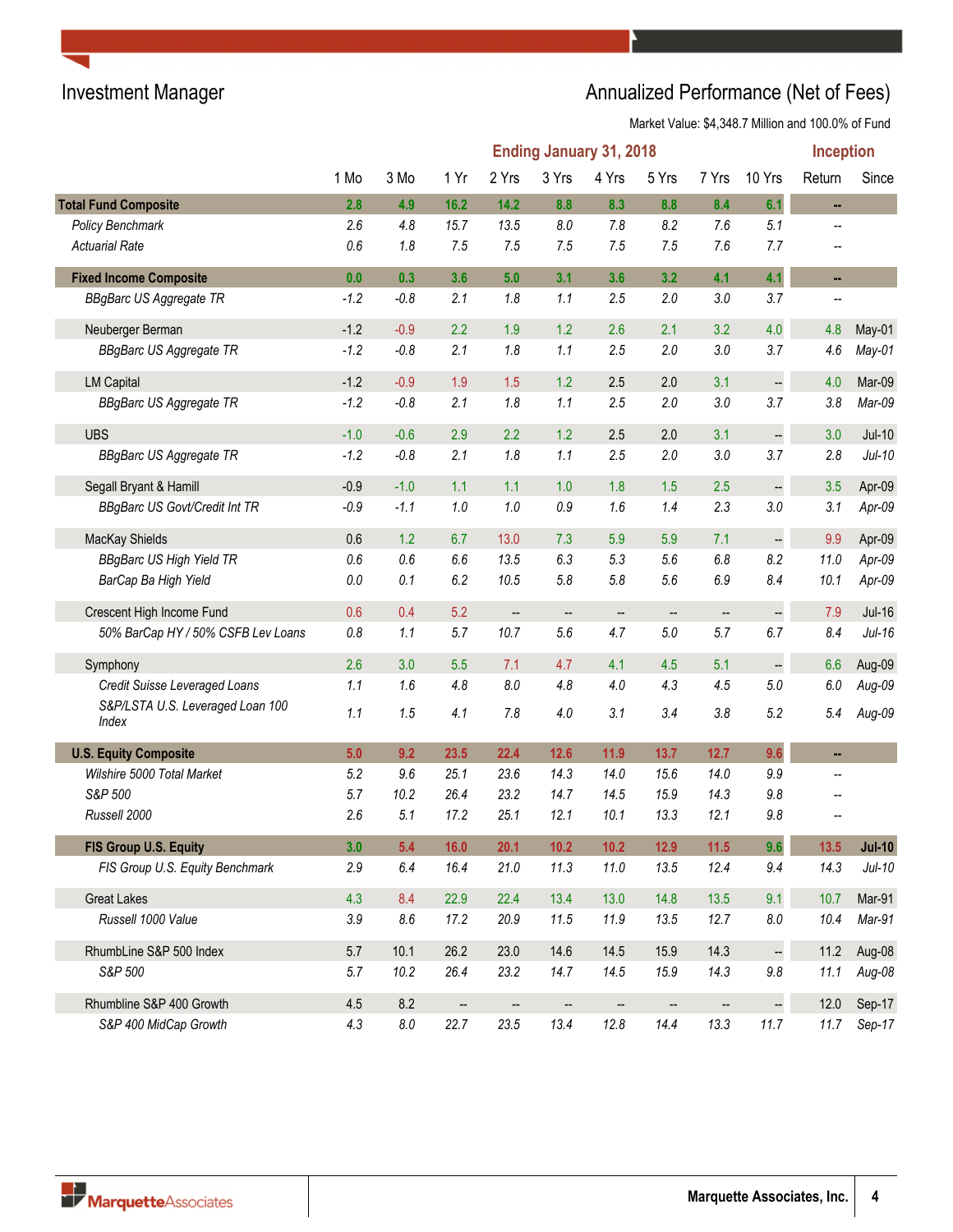## Investment Manager **Annualized Performance (Net of Fees)** Annualized Performance (Net of Fees)

|                                       | <b>Ending January 31, 2018</b><br><b>Inception</b> |         |                          |                          |                          |                          |                          |                          |                      |                          |               |
|---------------------------------------|----------------------------------------------------|---------|--------------------------|--------------------------|--------------------------|--------------------------|--------------------------|--------------------------|----------------------|--------------------------|---------------|
|                                       | 1 Mo                                               | 3 Mo    | 1 Yr                     | 2 Yrs                    | 3 Yrs                    | 4 Yrs                    | 5 Yrs                    | 7 Yrs                    | 10 Yrs               | Return                   | Since         |
| Ariel Investments                     | 6.8                                                | 14.6    | 21.5                     | 23.5                     | 12.1                     | 13.1                     | 15.6                     | 13.4                     | 11.1                 | 13.0                     | Jun-84        |
| Russell 2500 Value                    | 1.3                                                | $5.0\,$ | 11.1                     | 22.1                     | 10.7                     | $9.8\,$                  | 12.1                     | 11.5                     | 9.4                  | $\overline{\phantom{a}}$ | $Jun-84$      |
| Keeley                                | 2.8                                                | 3.8     | 9.3                      | 19.0                     | 8.3                      | 6.7                      | 9.7                      | 11.1                     | $8.0\,$              | 11.7                     | Dec-92        |
| Keeley SCV Custom Benchmark           | 1.2                                                | 3.2     | 10.0                     | 24.2                     | 11.6                     | 9.6                      | 12.0                     | 11.0                     | $8.0\,$              | 10.9                     | Dec-92        |
| <b>International Equity Composite</b> | 5.0                                                | 8.5     | 33.4                     | 23.6                     | 12.1                     | 9.3                      | 9.1                      | 7.3                      | 6.5                  | ÷.                       |               |
| MSCI ACWI ex USA                      | 5.6                                                | 8.8     | 29.7                     | 22.7                     | 9.9                      | 7.5                      | 7.1                      | 5.6                      | 3.4                  | $\overline{a}$           |               |
| <b>MSCI EAFE</b>                      | $5.0\,$                                            | 7.8     | 27.6                     | 19.6                     | 9.4                      | 6.8                      | 7.8                      | 6.4                      | 3.4                  |                          |               |
| FIS Group Non-U.S. Equity             | 4.9                                                | 7.7     | 31.9                     | 17.9                     | 10.8                     | 7.7                      | 9.1                      | ш,                       | ÷,                   | 10.7                     | <b>Aug-12</b> |
| FIS Group Non-U.S. Equity Benchmark   | 5.9                                                | 9.6     | 32.9                     | 22.9                     | 11.2                     | 8.1                      | 8.6                      | --                       | --                   | 10.7                     | Aug-12        |
| NTGI MSCI ACWI ex. U.S. Index Fund    | 5.5                                                | 8.7     | 29.9                     | 23.0                     | 10.1                     | 7.7                      | 7.4                      | 5.9                      | $\ddot{\phantom{a}}$ | 9.8                      | Oct-08        |
| MSCI ACWI ex USA                      | 5.6                                                | 8.8     | 29.7                     | 22.7                     | 9.9                      | 7.5                      | 7.1                      | $5.6\,$                  | 3.4                  | 9.5                      | Oct-08        |
| LSV                                   | 4.5                                                | 7.1     | 27.8                     | 22.7                     | 13.0                     | 8.4                      | 9.7                      | 7.7                      | 4.8                  | 6.7                      | Apr-05        |
| <b>MSCI EAFE Value</b>                | 5.4                                                | 8.0     | 24.9                     | 21.0                     | 8.3                      | 5.6                      | 6.9                      | 5.5                      | 2.7                  | 5.2                      | $Apr-05$      |
| Cornerstone                           | 4.6                                                | 9.5     | 33.5                     | 18.2                     | 12.6                     | 10.1                     | 10.2                     | 7.9                      | 5.9                  | 7.7                      | Nov-04        |
| <b>MSCI EAFE</b>                      | $5.0\,$                                            | 7.8     | 27.6                     | 19.6                     | 9.4                      | 6.8                      | 7.8                      | 6.4                      | 3.4                  | 5.9                      | $Nov-04$      |
| Walter Scott & Partners               | 4.1                                                | 6.4     | 27.5                     | 21.2                     | 11.7                     | 9.4                      | 7.9                      | 7.2                      | 5.5                  | 7.5                      | Nov-04        |
| <b>MSCI EAFE</b>                      | $5.0\,$                                            | 7.8     | 27.6                     | 19.6                     | 9.4                      | 6.8                      | 7.8                      | 6.4                      | 3.4                  | 5.9                      | Nov-04        |
| <b>MSCI EAFE Growth</b>               | 4.6                                                | 7.7     | 30.4                     | 18.2                     | 10.4                     | $\pmb{8.0}$              | $8.8\,$                  | 7.2                      | 4.1                  | 6.5                      | Nov-04        |
| NTGI Small Cap International Index    | 4.6                                                | 9.1     | 32.4                     | 24.4                     | 15.0                     | 9.9                      | 11.4                     | 8.6                      | $\Box$               | 14.2                     | Oct-08        |
| MSCI World ex USA Small Cap           | 4.7                                                | 9.2     | 32.4                     | 24.4                     | 15.0                     | 9.8                      | 11.3                     | 8.4                      | 6.7                  | 14.1                     | Oct-08        |
| Segall Bryant & Hamill                | 4.7                                                | 8.0     | 33.9                     | $\overline{\phantom{a}}$ | $\overline{\phantom{a}}$ | $\overline{\phantom{a}}$ | --                       | $\qquad \qquad \qquad -$ |                      | 26.2                     | Sep-16        |
| MSCI EAFE Small Cap                   | 5.1                                                | 9.6     | 35.0                     | 24.5                     | 16.1                     | 10.9                     | 12.8                     | $9.8\,$                  | 7.4                  | 25.8                     | Sep-16        |
| <b>William Blair</b>                  | 6.4                                                | 10.8    | 49.9                     | 32.2                     | 10.9                     | 12.2                     | 8.6                      | 7.5                      | 4.2                  | 9.7                      | $Jul-05$      |
| <b>MSCI Emerging Markets IMI</b>      | 8.0                                                | 12.3    | 40.2                     | 31.9                     | 11.6                     | 10.0                     | 5.8                      | 4.1                      | 4.0                  | 8.6                      | $Jul-05$      |
| <b>Hedge Fund Composite</b>           | 2.4                                                | 2.7     | 10.6                     | 8.5                      | 5.0                      | 5.3                      | 6.9                      | 5.9                      | 4                    | н,                       |               |
| <b>HFRX Equity Hedge Index</b>        | 3.4                                                | $5.4\,$ | 12.8                     | 9.2                      | 3.8                      | 3.3                      | 4.1                      | $0.9\,$                  | $0.1\,$              | --                       |               |
| Rock Creek Georgetown Fund            | 3.2                                                | 2.6     | 12.2                     | 9.3                      | 5.9                      | 6.0                      | 7.3                      | 6.5                      | ÷,                   | 6.5                      | Jan-09        |
| <b>HFRX Equity Hedge Index</b>        | 3.4                                                | 5.4     | 12.8                     | 9.2                      | 3.8                      | 3.3                      | 4.1                      | $0.9\,$                  | 0.1                  | 3.1                      | $Jan-09$      |
| K2 Long Short Fund                    | 2.2                                                | 2.6     | 7.9                      | 7.1                      | 3.8                      | 4.3                      | 6.3                      | 5.2                      | $\Box$               | 5.4                      | Jan-09        |
| <b>HFRX Equity Hedge Index</b>        | 3.4                                                | 5.4     | 12.8                     | 9.2                      | $3.8\,$                  | 3.3                      | 4.1                      | $0.9\,$                  | 0.1                  | 3.1                      | $Jan-09$      |
| Parametric Defensive Equity           | 1.3                                                | 3.4     | --                       | --                       | $\overline{\phantom{a}}$ | --                       | $\overline{\phantom{a}}$ | $\overline{\phantom{a}}$ |                      | 5.9                      | $Jul-17$      |
| 50% S&P 500/50% 91 Day T-Bill         | $2.9\,$                                            | 5.2     | 13.1                     | 11.5                     | 7.5                      | 7.4                      | $\it 8.0$                | 7.2                      | 5.2                  | 7.8                      | $Jul-17$      |
| Neuberger Berman S&P 500 PutWrite     | 0.9                                                | 2.5     | $\overline{\phantom{a}}$ | --                       | $\overline{\phantom{a}}$ | $\qquad \qquad -$        | $\overline{\phantom{a}}$ | $\qquad \qquad \cdots$   | $\ddot{\phantom{0}}$ | 4.0                      | Aug-17        |
| <b>CBOE Put Write Index</b>           | $0.9\,$                                            | 2.7     | $9.7\,$                  | 12.4                     | 9.4                      | $8.6\,$                  | 8.4                      | 8.2                      | 6.9                  | 4.0                      | Aug-17        |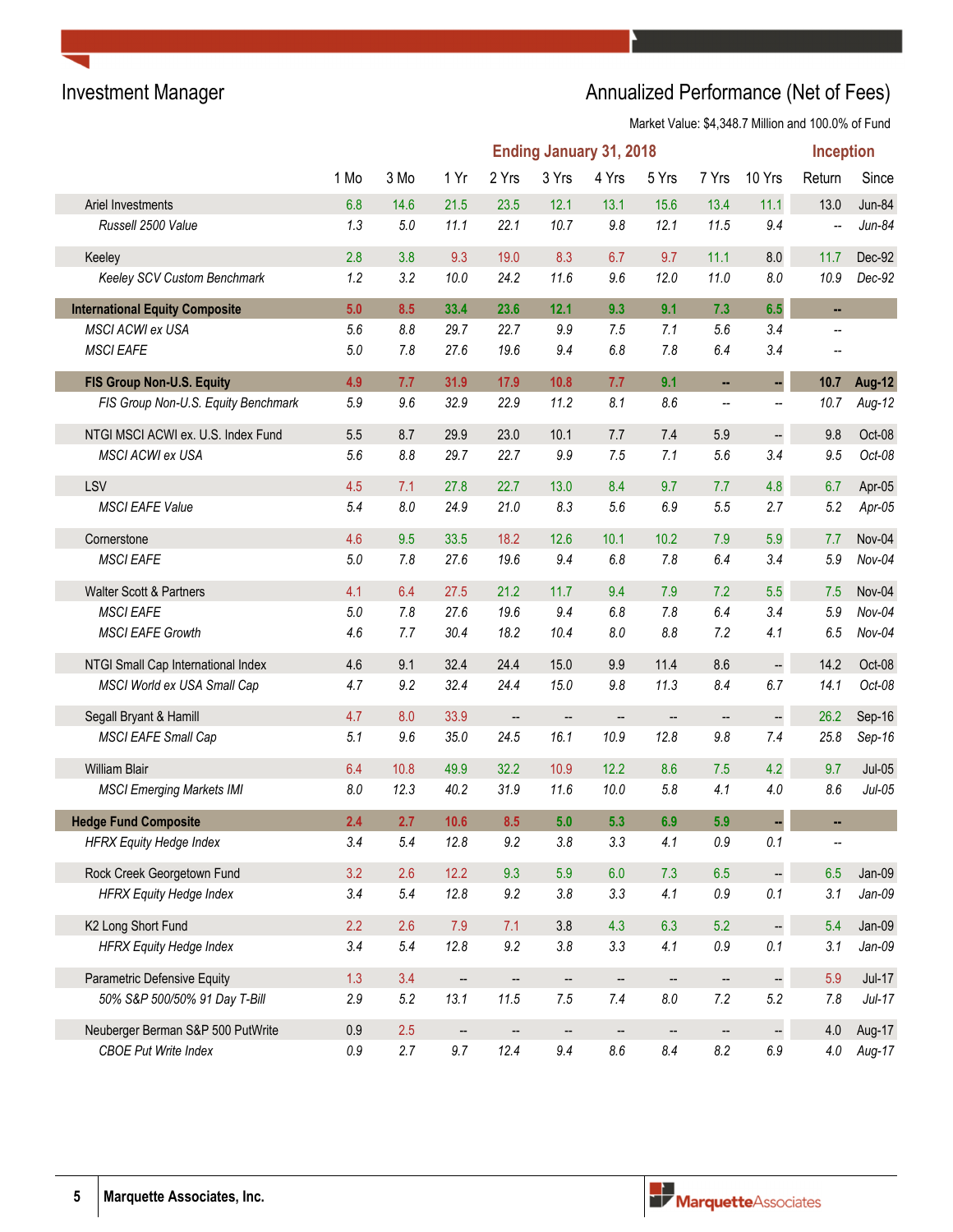## Investment Manager **Annualized Performance (Net of Fees)** Annualized Performance (Net of Fees)

|                                   | <b>Ending January 31, 2018</b> |      |      |       |       |       |       |       |        | <b>Inception</b>         |          |
|-----------------------------------|--------------------------------|------|------|-------|-------|-------|-------|-------|--------|--------------------------|----------|
|                                   | 1 Mo                           | 3 Mo | 1 Yr | 2 Yrs | 3 Yrs | 4 Yrs | 5 Yrs | 7 Yrs | 10 Yrs | Return                   | Since    |
| <b>Real Estate Composite</b>      | 0.2                            | 1.3  | 5.5  | 6.5   | 9.1   | 9.7   | 10.2  | 10.8  | 3.2    |                          |          |
| <b>NPI</b>                        | 0.0                            | 1.2  | 6.4  | 7.1   | 9.0   | 9.7   | 10.0  | 10.6  | 6.0    | $\overline{\phantom{m}}$ |          |
| <b>Open-End Real Estate Comp</b>  | 0.2                            | 1.7  | 6.0  | 6.6   | 9.3   | 9.8   | 10.4  | 11.0  | 3.8    | $\blacksquare$           |          |
| <b>NFI</b>                        | 0.0                            | 1.2  | 6.1  | 6.9   | 9.0   | 9.7   | 10.3  | 10.8  | 4.0    | $\overline{\phantom{m}}$ |          |
| American Core Realty Fund, LLC    | 0.0                            | 1.5  | 7.2  | 6.6   | 9.1   | 9.5   | 9.8   | 10.5  | 3.7    | 6.3                      | $Nov-03$ |
| NFI                               | 0.0                            | 1.2  | 6.1  | 6.9   | 9.0   | 9.7   | 10.3  | 10.8  | 4.0    | 7.2                      | $Nov-03$ |
| AFL-CIO Building Investment Trust | 0.0                            | 1.5  | 4.5  | 5.6   | 8.5   | 9.3   | 9.4   | 10.0  | 4.0    | 6.3                      | $Jun-02$ |
| NFI                               | 0.0                            | 1.2  | 6.1  | 6.9   | 9.0   | 9.7   | 10.3  | 10.8  | 4.0    | 7.2                      | $Jun-02$ |
| JPMorgan Strategic Property Fund  | 0.5                            | 1.9  | 6.7  | 6.8   | 9.2   | 9.4   | 10.4  | 11.1  | 4.7    | 8.0                      | $Jun-02$ |
| <b>NFI</b>                        | 0.0                            | 1.2  | 6.1  | 6.9   | 9.0   | 9.7   | 10.3  | 10.8  | 4.0    | 7.2                      | $Jun-02$ |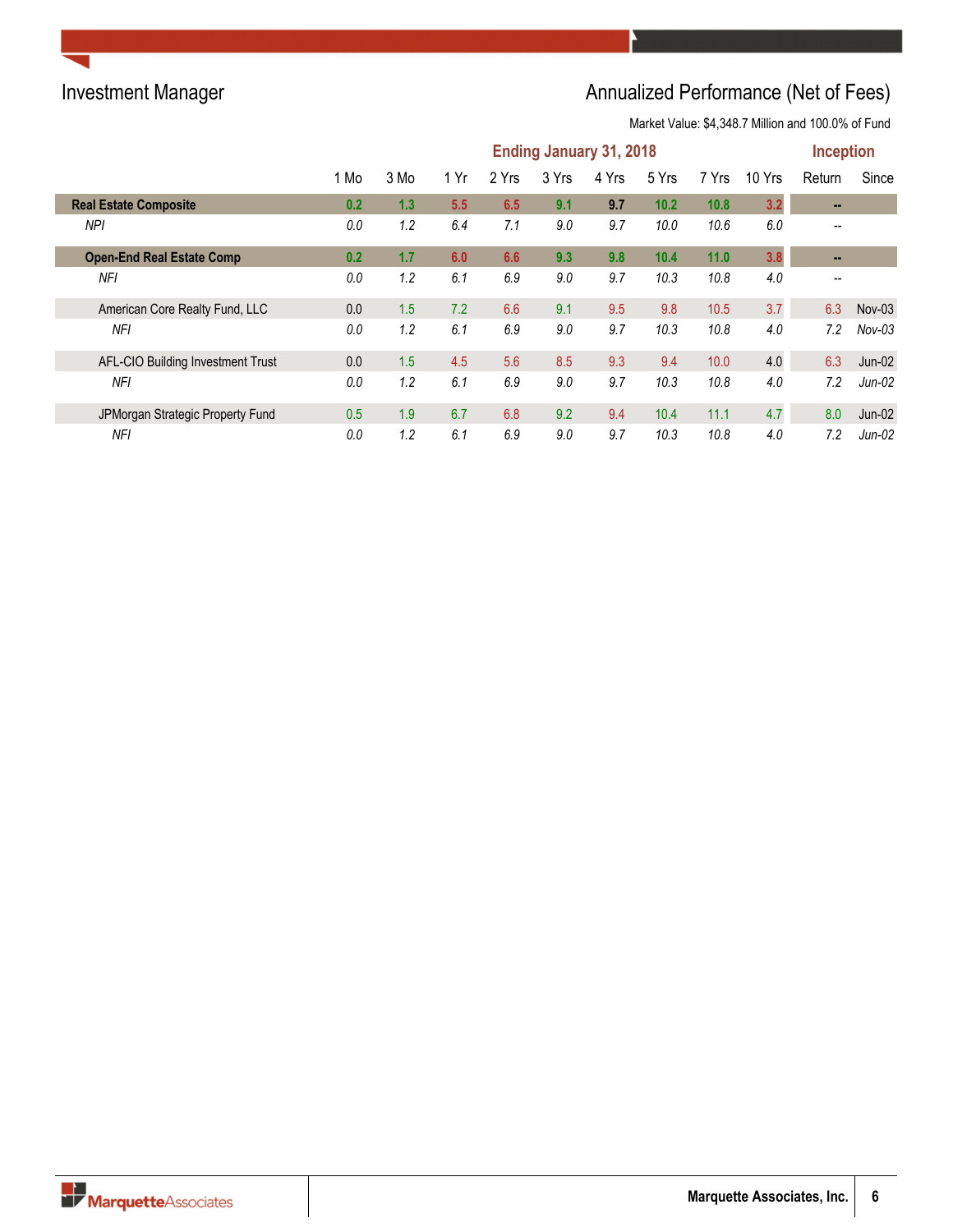# Investment Manager **Investment Manager** Calendar Performance (Net of Fees)

|                                           |            |                        |                   |                   |                          | <b>Ending January 31, 2018</b> |                          |         |                   |                          |                          |
|-------------------------------------------|------------|------------------------|-------------------|-------------------|--------------------------|--------------------------------|--------------------------|---------|-------------------|--------------------------|--------------------------|
|                                           | <b>YTD</b> | 2017                   | 2016              | 2015              | 2014                     | 2013                           | 2012                     | 2011    | 2010              | 2009                     | 2008                     |
| <b>Total Fund Composite</b>               | 2.8        | 14.9                   | 6.6               | 2.1               | 5.1                      | 16.1                           | 12.8                     | 0.1     | 14.2              | 19.6                     | $-28.6$                  |
| Policy Benchmark                          | 2.6        | 14.5                   | 6.4               | 0.6               | 5.8                      | 14.3                           | 11.4                     | $-0.4$  | 12.8              | 13.2                     | $-26.7$                  |
| <b>Actuarial Rate</b>                     | 0.6        | 7.5                    | 7.5               | 7.5               | 7.5                      | 7.5                            | 7.5                      | 8.0     | $8.0\,$           | 8.0                      | $\it 8.0$                |
| <b>Fixed Income Composite</b>             | 0.0        | 4.0                    | 6.5               | 0.6               | 4.3                      | 0.4                            | 7.0                      | 6.7     | 8.0               | 10.6                     | $-4.6$                   |
| <b>BBgBarc US Aggregate TR</b>            | $-1.2$     | 3.5                    | 2.6               | 0.5               | $6.0\,$                  | $-2.0$                         | 4.2                      | 7.8     | 6.5               | 5.9                      | 5.2                      |
| Neuberger Berman                          | $-1.2$     | 3.5                    | 2.8               | 0.6               | 6.2                      | $-2.0$                         | 5.4                      | 7.6     | 8.7               | 13.0                     | $-1.7$                   |
| <b>BBgBarc US Aggregate TR</b>            | $-1.2$     | 3.5                    | 2.6               | 0.5               | $6.0\,$                  | $-2.0$                         | 4.2                      | 7.8     | 6.5               | $5.9\,$                  | 5.2                      |
| <b>LM Capital</b>                         | $-1.2$     | 3.3                    | 2.2               | 1.5               | 5.5                      | $-1.7$                         | 5.3                      | 7.3     | 6.2               | $\overline{\phantom{a}}$ | $\overline{\phantom{a}}$ |
| <b>BBgBarc US Aggregate TR</b>            | $-1.2$     | 3.5                    | 2.6               | 0.5               | $6.0\,$                  | $-2.0$                         | 4.2                      | 7.8     | 6.5               | 5.9                      | 5.2                      |
| <b>UBS</b>                                | $-1.0$     | 4.2                    | 2.5               | $-0.1$            | 5.9                      | $-1.9$                         | 5.4                      | 7.3     | $\qquad \qquad -$ | $\overline{\phantom{a}}$ | $\frac{1}{2}$            |
| <b>BBgBarc US Aggregate TR</b>            | $-1.2$     | 3.5                    | 2.6               | 0.5               | $6.0\,$                  | $-2.0$                         | 4.2                      | 7.8     | 6.5               | 5.9                      | 5.2                      |
| Segall Bryant & Hamill                    | $-0.9$     | 2.3                    | 2.1               | 1.3               | 3.4                      | $-0.8$                         | 4.7                      | 6.3     | 6.7               | $\overline{\phantom{a}}$ | --                       |
| <b>BBgBarc US Govt/Credit Int TR</b>      | $-0.9$     | 2.1                    | 2.1               | 1.1               | 3.1                      | $-0.9$                         | 3.9                      | 5.8     | 5.9               | 5.2                      | 5.1                      |
| MacKay Shields                            | 0.6        | 7.4                    | 16.2              | $-1.0$            | 2.1                      | 6.4                            | 13.9                     | 6.6     | 12.4              | $\overline{\phantom{a}}$ | $\qquad \qquad \qquad -$ |
| <b>BBgBarc US High Yield TR</b>           | $0.6\,$    | 7.5                    | 17.1              | $-4.5$            | 2.5                      | 7.4                            | 15.8                     | $5.0\,$ | 15.1              | 58.2                     | $-26.2$                  |
| BarCap Ba High Yield                      | $0.0\,$    | 7.3                    | 12.8              | $-1.0$            | 5.4                      | 5.1                            | 14.6                     | 6.8     | 14.6              | 46.1                     | $-17.5$                  |
| Crescent High Income Fund                 | 0.6        | 5.5                    | $\qquad \qquad -$ | $\qquad \qquad -$ | --                       | --                             | $\qquad \qquad \qquad -$ | --      |                   | --                       | $\overline{\phantom{a}}$ |
| 50% BarCap HY / 50% CSFB Lev Loans        | $0.8\,$    | $5.9\,$                | 13.5              | $-2.4$            | 2.3                      | $6.8\,$                        | 12.6                     | 3.4     | 12.5              | 51.5                     | $-27.3$                  |
| Symphony                                  | 2.6        | 3.2                    | 8.2               | 1.2               | 1.8                      | 7.2                            | 9.7                      | 3.8     | 11.7              | $\overline{\phantom{a}}$ |                          |
| Credit Suisse Leveraged Loans             | 1.1        | 4.2                    | $9.9\,$           | $-0.4$            | 2.1                      | 6.2                            | 9.4                      | 1.8     | 10.0              | 44.9                     | $-28.8$                  |
| S&P/LSTA U.S. Leveraged Loan 100<br>Index | 1.1        | 3.3                    | 10.9              | $-2.8$            | 1.0                      | $5.0\,$                        | 10.5                     | 0.6     | 9.7               | 52.2                     | $-28.2$                  |
| <b>U.S. Equity Composite</b>              | 5.0        | 19.8                   | $11.3$            | $-0.7$            | 8.6                      | 33.6                           | 16.2                     | 0.4     | 20.5              | 34.2                     | $-38.7$                  |
| Wilshire 5000 Total Market                | 5.2        | 21.0                   | 13.4              | 0.7               | 12.7                     | 33.1                           | 16.1                     | 1.0     | 17.2              | 28.3                     | $-37.2$                  |
| S&P 500                                   | 5.7        | 21.8                   | 12.0              | 1.4               | 13.7                     | 32.4                           | 16.0                     | 2.1     | 15.1              | 26.5                     | $-37.0$                  |
| Russell 2000                              | 2.6        | 14.6                   | 21.3              | $-4.4$            | 4.9                      | 38.8                           | 16.3                     | $-4.2$  | 26.9              | 27.2                     | $-33.8$                  |
| FIS Group U.S. Equity                     | 3.0        | 13.8                   | 14.1              | $-2.7$            | 10.0                     | 35.3                           | 13.4                     | $-0.5$  | 19.7              | 33.4                     | ÷                        |
| FIS Group U.S. Equity Benchmark           | 2.9        | 13.8                   | 16.5              | $-1.6$            | $9.8\,$                  | 35.2                           | 16.8                     | $-1.3$  | 21.4              | 28.0                     | $-35.6$                  |
| <b>Great Lakes</b>                        | 4.3        | 18.3                   | 15.4              | $-1.4$            | 11.4                     | 34.9                           | 13.5                     | 4.8     | 17.7              | 22.5                     | $-37.2$                  |
| Russell 1000 Value                        | 3.9        | 13.7                   | 17.3              | $-3.8$            | 13.5                     | 32.5                           | 17.5                     | 0.4     | 15.5              | 19.7                     | $-36.8$                  |
| RhumbLine S&P 500 Index                   | 5.7        | 21.6                   | 11.8              | 1.6               | 13.6                     | 32.3                           | 16.3                     | 2.4     | 14.8              | 26.6                     | --                       |
| S&P 500                                   | 5.7        | 21.8                   | 12.0              | 1.4               | 13.7                     | 32.4                           | 16.0                     | 2.1     | 15.1              | 26.5                     | $-37.0$                  |
| Rhumbline S&P 400 Growth                  | 4.5        | $\qquad \qquad \cdots$ | $\qquad \qquad -$ | $\qquad \qquad -$ | $\overline{\phantom{a}}$ | --                             | $\frac{1}{2}$            | --      | --                | $\overline{\phantom{a}}$ | $\frac{1}{2}$            |
| S&P 400 MidCap Growth                     | 4.3        | 19.9                   | 14.8              | $2.0\,$           | $7.6\,$                  | 32.8                           | 17.3                     | $-0.9$  | $30.6$            | 41.1                     | $-37.6$                  |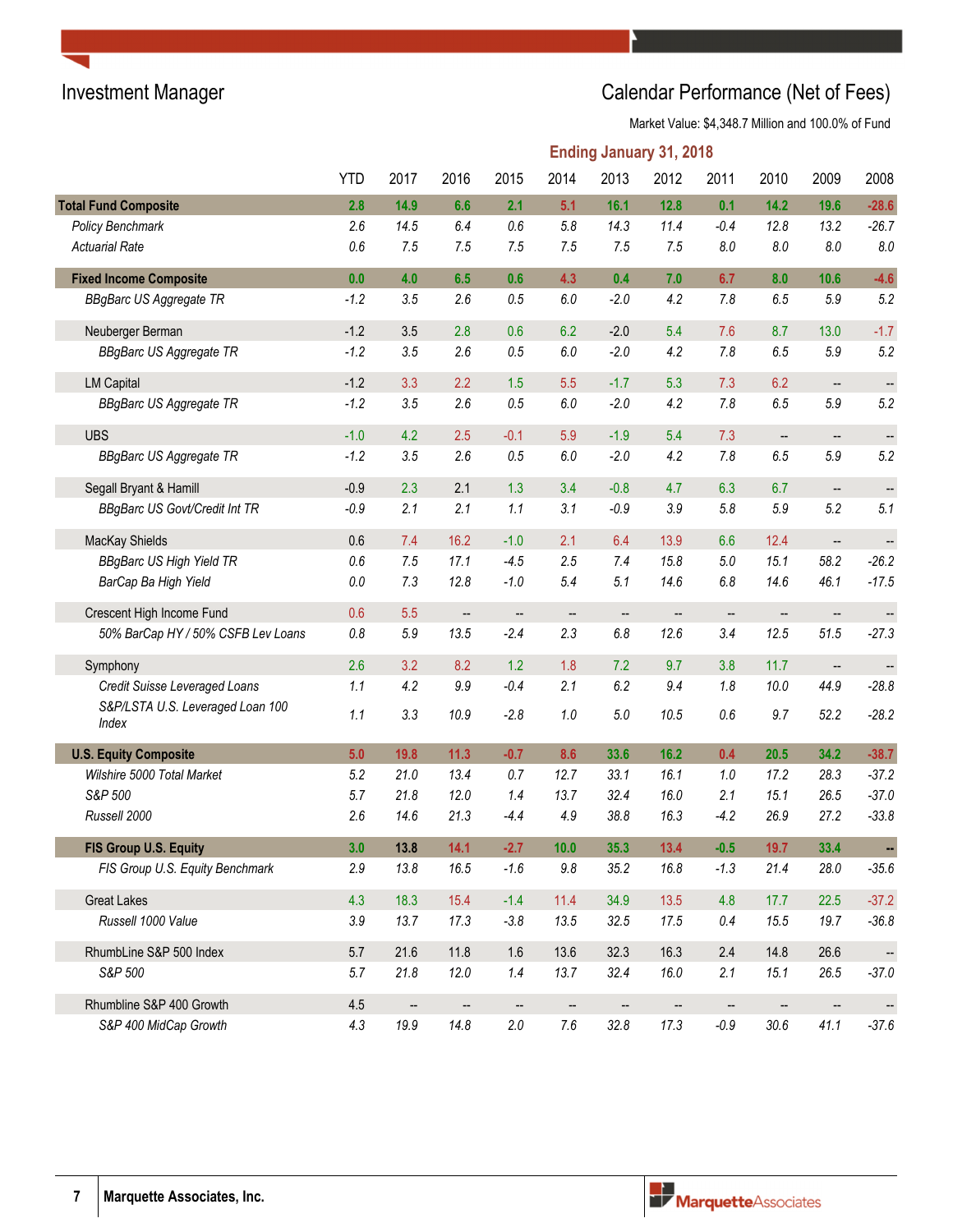## Investment Manager **Investment Manager** Calendar Performance (Net of Fees)

|                                       | <b>Ending January 31, 2018</b> |                          |                          |         |                          |                          |                          |         |           |                          |                          |
|---------------------------------------|--------------------------------|--------------------------|--------------------------|---------|--------------------------|--------------------------|--------------------------|---------|-----------|--------------------------|--------------------------|
|                                       | <b>YTD</b>                     | 2017                     | 2016                     | 2015    | 2014                     | 2013                     | 2012                     | 2011    | 2010      | 2009                     | 2008                     |
| Ariel Investments                     | 6.8                            | 17.1                     | 12.9                     | $-2.5$  | 13.2                     | 43.5                     | 20.0                     | $-9.3$  | 26.1      | 65.7                     | $-46.8$                  |
| Russell 2500 Value                    | 1.3                            | 10.4                     | 25.2                     | $-5.5$  | 7.1                      | 33.3                     | 19.2                     | $-3.4$  | 24.8      | 27.7                     | $-32.0$                  |
| Keeley                                | 2.8                            | 6.5                      | 20.2                     | $-7.6$  | 1.5                      | 37.3                     | 28.2                     | $-3.9$  | 26.8      | 38.3                     | $-45.1$                  |
| Keeley SCV Custom Benchmark           | 1.2                            | 7.8                      | 31.7                     | $-7.5$  | 4.2                      | 34.5                     | 18.0                     | $-5.5$  | 24.5      | 29.2                     | $-38.4$                  |
| <b>International Equity Composite</b> | 5.0                            | 32.2                     | 2.6                      | $-1.1$  | $-2.9$                   | 17.6                     | 18.3                     | $-13.8$ | 15.3      | 41.6                     | $-36.6$                  |
| MSCI ACWI ex USA                      | 5.6                            | 27.2                     | 4.5                      | $-5.7$  | $-3.9$                   | 15.3                     | 16.8                     | $-13.7$ | 11.2      | 41.4                     | $-45.5$                  |
| <b>MSCI EAFE</b>                      | $5.0\,$                        | 25.0                     | 1.0                      | $-0.8$  | $-4.9$                   | 22.8                     | 17.3                     | $-12.1$ | 7.8       | 31.8                     | $-43.4$                  |
| FIS Group Non-U.S. Equity             | 4.9                            | 29.4                     | $-3.8$                   | 3.8     | $-5.1$                   | 25.2                     | ш,                       | ш,      | ш,        | ш,                       | ÷,                       |
| FIS Group Non-U.S. Equity Benchmark   | 5.9                            | 29.2                     | 2.7                      | $-2.2$  | $-4.6$                   | 20.5                     | --                       | --      | --        |                          |                          |
| NTGI MSCI ACWI ex. U.S. Index Fund    | 5.5                            | 27.4                     | 4.8                      | $-5.3$  | $-3.7$                   | 15.6                     | 17.1                     | $-13.5$ | 11.3      | 41.6                     | $\overline{\phantom{a}}$ |
| MSCI ACWI ex USA                      | 5.6                            | 27.2                     | 4.5                      | $-5.7$  | $-3.9$                   | 15.3                     | 16.8                     | $-13.7$ | 11.2      | 41.4                     | $-45.5$                  |
| LSV                                   | 4.5                            | 25.7                     | 6.3                      | 3.4     | $-7.6$                   | 25.8                     | 17.2                     | $-12.0$ | 12.0      | 34.5                     | $-44.4$                  |
| <b>MSCI EAFE Value</b>                | 5.4                            | 21.4                     | 5.0                      | $-5.7$  | $-5.4$                   | 23.0                     | 17.7                     | $-12.2$ | 3.2       | 34.2                     | $-44.1$                  |
| Cornerstone                           | 4.6                            | 32.5                     | $-5.1$                   | 7.6     | $-0.6$                   | 18.6                     | 19.1                     | $-12.9$ | 5.4       | 21.3                     | $-24.8$                  |
| <b>MSCI EAFE</b>                      | $5.0\,$                        | 25.0                     | 1.0                      | $-0.8$  | $-4.9$                   | 22.8                     | 17.3                     | $-12.1$ | 7.8       | 31.8                     | $-43.4$                  |
| Walter Scott & Partners               | 4.1                            | 27.3                     | 4.8                      | 0.5     | $-3.1$                   | 11.5                     | 20.2                     | $-10.5$ | 11.3      | 29.5                     | $-33.1$                  |
| <b>MSCI EAFE</b>                      | $5.0\,$                        | 25.0                     | 1.0                      | $-0.8$  | $-4.9$                   | 22.8                     | 17.3                     | $-12.1$ | 7.8       | 31.8                     | $-43.4$                  |
| <b>MSCI EAFE Growth</b>               | 4.6                            | 28.9                     | $-3.0$                   | 4.1     | $-4.4$                   | 22.5                     | 16.9                     | $-12.1$ | 12.2      | 29.4                     | $-42.7$                  |
| NTGI Small Cap International Index    | 4.6                            | 31.0                     | 4.3                      | 5.5     | $-5.2$                   | 25.6                     | 17.7                     | $-15.2$ | 24.4      | 50.9                     | $\overline{\phantom{a}}$ |
| MSCI World ex USA Small Cap           | 4.7                            | 31.0                     | 4.3                      | 5.5     | $-5.3$                   | 25.6                     | 17.5                     | $-15.8$ | 24.5      | 50.8                     | $-48.0$                  |
| Segall Bryant & Hamill                | 4.7                            | 33.4                     | $\qquad \qquad \qquad -$ | --      | $\overline{\phantom{a}}$ | $\qquad \qquad -$        | $\qquad \qquad -$        | --      | --        | $\overline{\phantom{a}}$ |                          |
| MSCI EAFE Small Cap                   | 5.1                            | 33.0                     | 2.2                      | 9.6     | $-4.9$                   | 29.3                     | 20.0                     | $-15.9$ | 22.0      | 46.8                     | $-47.0$                  |
| William Blair                         | 6.4                            | 49.8                     | 1.8                      | $-14.0$ | 6.2                      | 4.1                      | 22.1                     | $-16.8$ | 23.9      | 79.0                     | $-62.1$                  |
| <b>MSCI Emerging Markets IMI</b>      | $8.0\,$                        | 36.8                     | 9.9                      | $-13.9$ | $-1.8$                   | $-2.2$                   | 18.7                     | $-19.5$ | 19.9      | 82.4                     | $-53.8$                  |
| <b>Hedge Fund Composite</b>           | 2.4                            | 10.7                     | $-1.1$                   | 3.4     | 5.4                      | 17.6                     | 9.3                      | $-4.7$  | 5.3       | ш,                       |                          |
| <b>HFRX Equity Hedge Index</b>        | 3.4                            | $10.0$                   | 0.1                      | $-2.3$  | 1.4                      | 11.1                     | 4.8                      | $-19.1$ | $\rm 8.9$ | 13.1                     | $-25.5$                  |
| Rock Creek Georgetown Fund            | 3.2                            | 11.2                     | $-0.9$                   | 4.8     | 5.2                      | 17.6                     | 9.8                      | $-4.0$  | 6.0       | $\overline{\phantom{a}}$ |                          |
| <b>HFRX Equity Hedge Index</b>        | 3.4                            | 10.0                     | $0.1\,$                  | $-2.3$  | 1.4                      | 11.1                     | 4.8                      | $-19.1$ | $\it 8.9$ | 13.1                     | $-25.5$                  |
| K2 Long Short Fund                    | 2.2                            | 8.5                      | $-1.5$                   | 2.5     | 5.5                      | 17.6                     | 8.8                      | $-5.5$  | 4.5       | $\overline{\phantom{a}}$ | $\overline{\phantom{a}}$ |
| <b>HFRX Equity Hedge Index</b>        | 3.4                            | 10.0                     | $0.1\,$                  | $-2.3$  | 1.4                      | 11.1                     | 4.8                      | $-19.1$ | $\it 8.9$ | 13.1                     | $-25.5$                  |
| Parametric Defensive Equity           | 1.3                            | $\overline{\phantom{a}}$ | $\qquad \qquad -$        | --      | --                       | $\overline{\phantom{a}}$ | --                       | --      | --        | --                       | $\overline{\phantom{a}}$ |
| 50% S&P 500/50% 91 Day T-Bill         | 2.9                            | 10.9                     | 6.1                      | $0.9\,$ | 6.7                      | 15.3                     | 7.9                      | 1.4     | $7.8$     | 13.3                     | $-19.4$                  |
| Neuberger Berman S&P 500 PutWrite     | 0.9                            | $\overline{\phantom{a}}$ | $\overline{\phantom{a}}$ | --      | $\overline{\phantom{a}}$ | $\overline{\phantom{a}}$ | $\overline{\phantom{a}}$ |         | --        |                          |                          |
| <b>CBOE Put Write Index</b>           | $0.9\,$                        | 10.8                     | $7.8\,$                  | $6.4\,$ | $6.4\,$                  | 12.3                     | 8.1                      | $6.2\,$ | $9.0\,$   | 31.5                     | $-26.8$                  |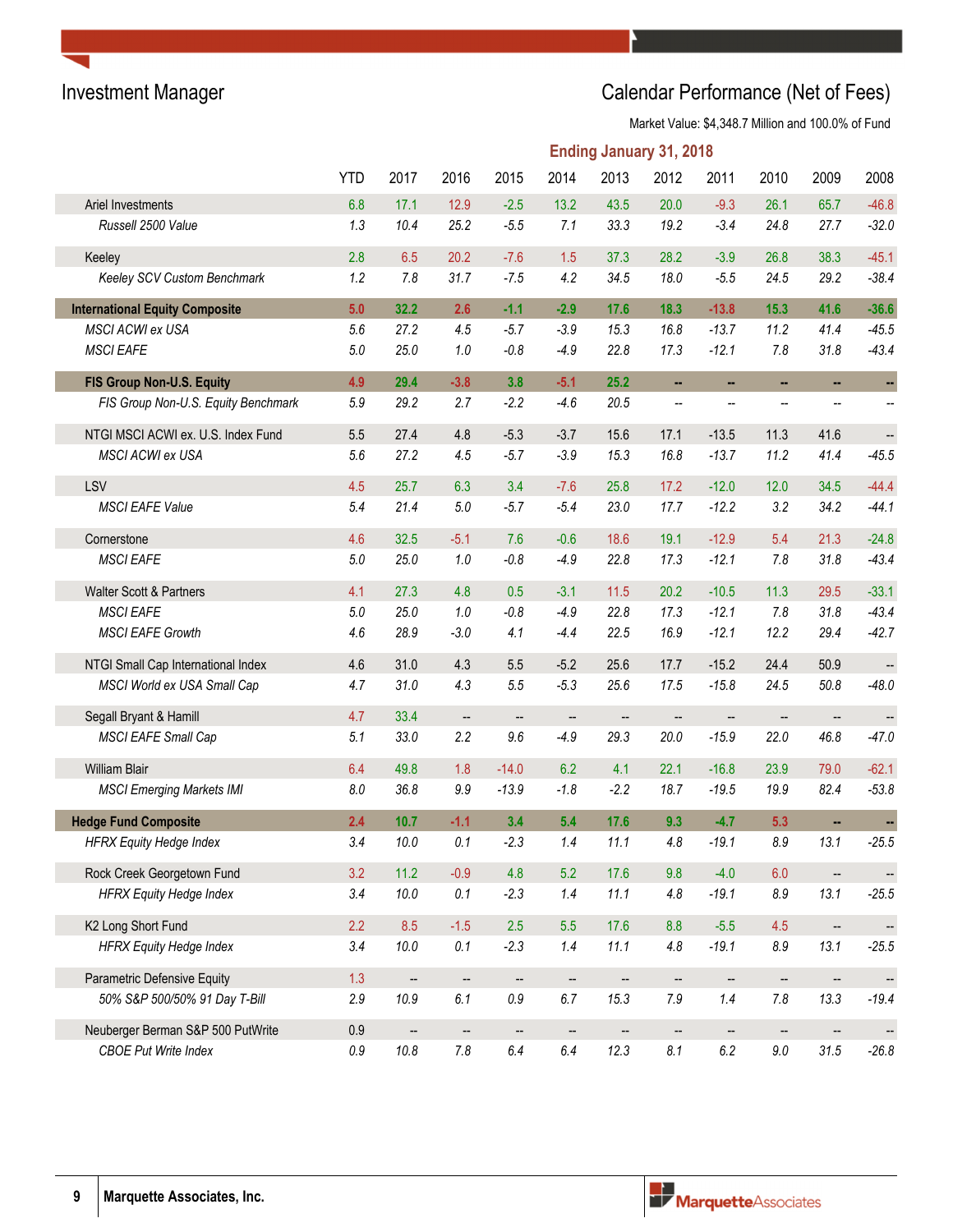## Investment Manager **Investment Manager** Calendar Performance (Net of Fees)

|                                   | <b>Ending January 31, 2018</b> |      |      |      |      |      |      |      |      |         |         |
|-----------------------------------|--------------------------------|------|------|------|------|------|------|------|------|---------|---------|
|                                   | YTD                            | 2017 | 2016 | 2015 | 2014 | 2013 | 2012 | 2011 | 2010 | 2009    | 2008    |
| <b>Real Estate Composite</b>      | 0.2                            | 5.4  | 7.6  | 14.2 | 11.7 | 12.4 | 9.3  | 15.3 | 16.9 | $-31.8$ | $-16.2$ |
| <b>NPI</b>                        | 0.0                            | 7.0  | 8.0  | 13.3 | 11.8 | 11.0 | 10.5 | 14.3 | 13.1 | $-16.9$ | $-6.5$  |
| <b>Open-End Real Estate Comp</b>  | 0.2                            | 5.8  | 7.4  | 14.6 | 11.5 | 12.7 | 10.7 | 15.0 | 14.8 | $-31.6$ | $-11.1$ |
| <b>NFI</b>                        | 0.0                            | 6.7  | 7.8  | 13.9 | 11.5 | 12.9 | 9.8  | 15.0 | 15.3 | $-30.4$ | $-10.7$ |
| American Core Realty Fund, LLC    | 0.0                            | 7.2  | 6.1  | 14.3 | 10.6 | 11.3 | 10.2 | 13.8 | 10.0 | $-30.8$ | $-6.3$  |
| NFI                               | 0.0                            | 6.7  | 7.8  | 13.9 | 11.5 | 12.9 | 9.8  | 15.0 | 15.3 | $-30.4$ | $-10.7$ |
| AFL-CIO Building Investment Trust | 0.0                            | 4.5  | 6.8  | 14.3 | 12.0 | 9.7  | 10.8 | 12.5 | 13.0 | $-25.5$ | $-10.1$ |
| NFI                               | 0.0                            | 6.7  | 7.8  | 13.9 | 11.5 | 12.9 | 9.8  | 15.0 | 15.3 | $-30.4$ | $-10.7$ |
| JPMorgan Strategic Property Fund  | 0.5                            | 6.3  | 7.3  | 14.1 | 10.1 | 14.8 | 11.0 | 14.9 | 13.0 | $-27.1$ | $-9.0$  |
| <b>NF</b>                         | 0.0                            | 6.7  | 7.8  | 13.9 | 11.5 | 12.9 | 9.8  | 15.0 | 15.3 | $-30.4$ | $-10.7$ |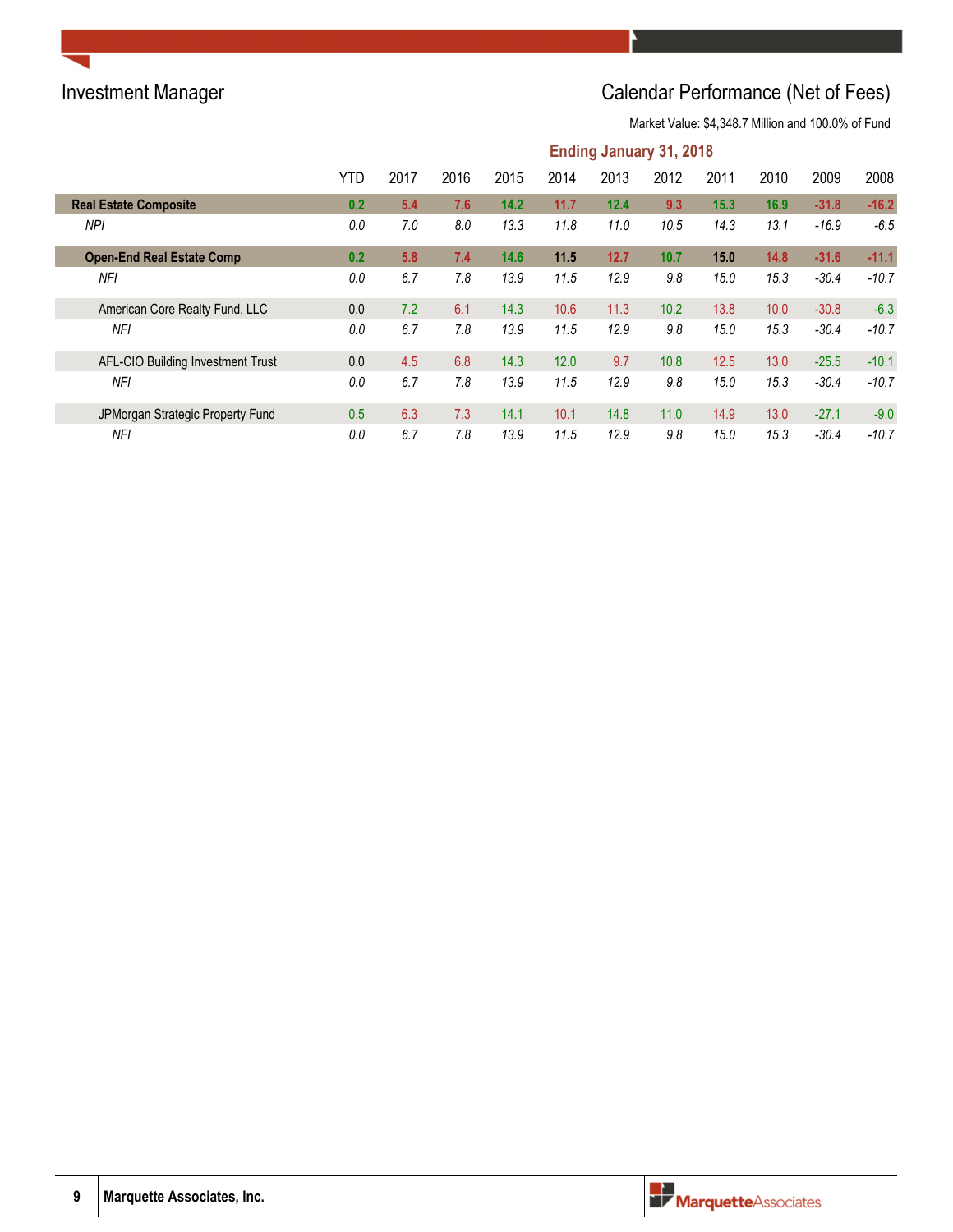## FIS Group Composite **Annualized Performance (Net of Fees)** Annualized Performance (Net of Fees)

Market Value: \$162.3 Million and 3.7% of Fund

|                                               | <b>Ending January 31, 2018</b><br><b>Inception</b> |                     |      |      |                          |       |       |                          |                        |                      |          |             |
|-----------------------------------------------|----------------------------------------------------|---------------------|------|------|--------------------------|-------|-------|--------------------------|------------------------|----------------------|----------|-------------|
|                                               | Market Value                                       | $%$ of<br>Portfolio | 1 Mo | 3 Mo | 1 Yr                     | 2 Yrs | 3 Yrs | 4 Yrs                    |                        | 5 Yrs 10 Yrs         | Return   | Since       |
| <b>FIS Group Composite</b>                    | 162,304,581                                        | 100.0               | 4.0  | 6.5  | 24.0                     | 21.3  | 11.5  | 10.6                     | 12.7                   |                      | 13.5     | $Jul-10$    |
| FIS Group Dynamic Benchmark                   |                                                    |                     | 4.5  | 8.1  | 24.7                     | 23.8  | 12.7  | 11.5                     | 13.0                   | 9.3                  | 14.2     | $Jul-10$    |
| FIS Group U.S. Equity                         | 74,441,994                                         | 45.9                | 3.0  | 5.4  | 16.0                     | 20.1  | 10.2  | 10.2                     | 12.9                   |                      | 13.5     | $Jul-10$    |
| FIS Group U.S. Equity Benchmark               |                                                    |                     | 2.9  | 6.4  | 16.4                     | 21.0  | 11.3  | 11.0                     | 13.5                   | 9.4                  | 14.3     | $Jul-10$    |
| Edgar Lomax                                   | 12,155,907                                         | 7.5                 | 3.4  | 9.5  | 22.5                     | 22.9  | 12.9  | 13.4                     | 15.3                   | $\ddot{\phantom{0}}$ | 15.1     | Oct-11      |
| Russell 1000 Value                            |                                                    |                     | 3.9  | 8.6  | 17.2                     | 20.9  | 11.5  | 11.9                     | 13.5                   | $8.0\,$              | $15.0\,$ | Oct-11      |
| Oakbrook Investment                           | 29,032,183                                         | 17.9                | 3.9  | 7.4  | 21.9                     | 24.7  | 13.6  | 14.0                     | 16.1                   | $\Box$               |          | 17.3 Aug-12 |
| Russell MidCap                                |                                                    |                     | 3.8  | 8.3  | 20.1                     | 22.4  | 11.5  | 12.1                     | 14.3                   | 10.3                 |          | 15.6 Aug-12 |
| Channing                                      | 17,159,159                                         | 10.6                | 1.5  | 2.8  | 9.2                      | 23.7  | 11.7  | 10.3                     | 13.3                   | $\ddot{\phantom{0}}$ |          | 10.9 Aug-08 |
| Russell 2000 Value                            |                                                    |                     | 1.2  | 3.2  | 10.0                     | 24.2  | 11.6  | 9.6                      | 12.0                   | 8.8                  |          | 8.9 Aug-08  |
| <b>Bowling</b>                                | 16,094,744                                         | 9.9                 | 2.8  | 2.6  | 13.3                     | --    | --    | $\qquad \qquad -$        | --                     | $\ddot{\phantom{0}}$ | 13.3     | $Jan-17$    |
| Russell 2000                                  |                                                    |                     | 2.6  | 5.1  | 17.2                     | 25.1  | 12.1  | 10.1                     | 13.3                   | 9.8                  | 17.2     | $Jan-17$    |
| FIS Group Non-U.S. Equity                     | 87,658,474                                         | 54.0                | 4.9  | 7.7  | 31.9                     | 17.9  | 10.8  | 7.7                      | 9.1                    | ÷,                   |          | 10.7 Aug-12 |
| FIS Group Non-U.S. Equity<br><b>Benchmark</b> |                                                    |                     | 5.9  | 9.6  | 32.9                     | 22.9  | 11.2  | 8.1                      | 8.6                    | Ξ.                   |          | 10.7 Aug-12 |
| Martin                                        | 16,012,179                                         | 9.9                 | 3.6  | 4.0  | 24.1                     | --    | --    | $\qquad \qquad -$        | --                     | ÷,                   | 24.1     | $Jan-17$    |
| <b>MSCI EAFE</b>                              |                                                    |                     | 5.0  | 7.8  | 27.6                     | 19.6  | 9.4   | 6.8                      | 7.8                    | 3.4                  | 27.6     | $Jan-17$    |
| Alpha Architect                               | 19,716,628                                         | 12.1                | 3.5  | 6.2  | $\overline{\phantom{a}}$ | --    | --    | $\qquad \qquad -$        | $\qquad \qquad \cdots$ | $\ddot{\phantom{0}}$ | 23.9     | Apr-17      |
| <b>MSCI EAFE</b>                              |                                                    |                     | 5.0  | 7.8  | 27.6                     | 19.6  | 9.4   | 6.8                      | 7.8                    | 3.4                  | 19.4     | Apr-17      |
| <b>Strategic Global</b>                       | 26,114,342                                         | 16.1                | 4.5  | 8.7  | 39.5                     | --    | --    | $\qquad \qquad -$        | --                     | $\ddot{\phantom{0}}$ | 39.5     | $Jan-17$    |
| MSCI World ex USA Small Cap                   |                                                    |                     | 4.7  | 9.2  | 32.4                     | 24.4  | 15.0  | 9.8                      | 11.3                   | 6.7                  | 32.4     | $Jan-17$    |
| Ativo                                         | 25,799,197                                         | 15.9                | 7.3  | 10.3 | 37.6                     |       |       | $\overline{\phantom{a}}$ | --                     | $\Box$               | 37.6     | $Jan-17$    |
| <b>MSCI Emerging Markets</b>                  |                                                    |                     | 8.3  | 12.4 | 41.0                     | 33.0  | 11.8  | 10.1                     | 5.7                    | 3.9                  | 41.0     | $Jan-17$    |

\* The FIS Group Dynamic Benchmark is updated monthly account benchmark weightings from the beginning of each month.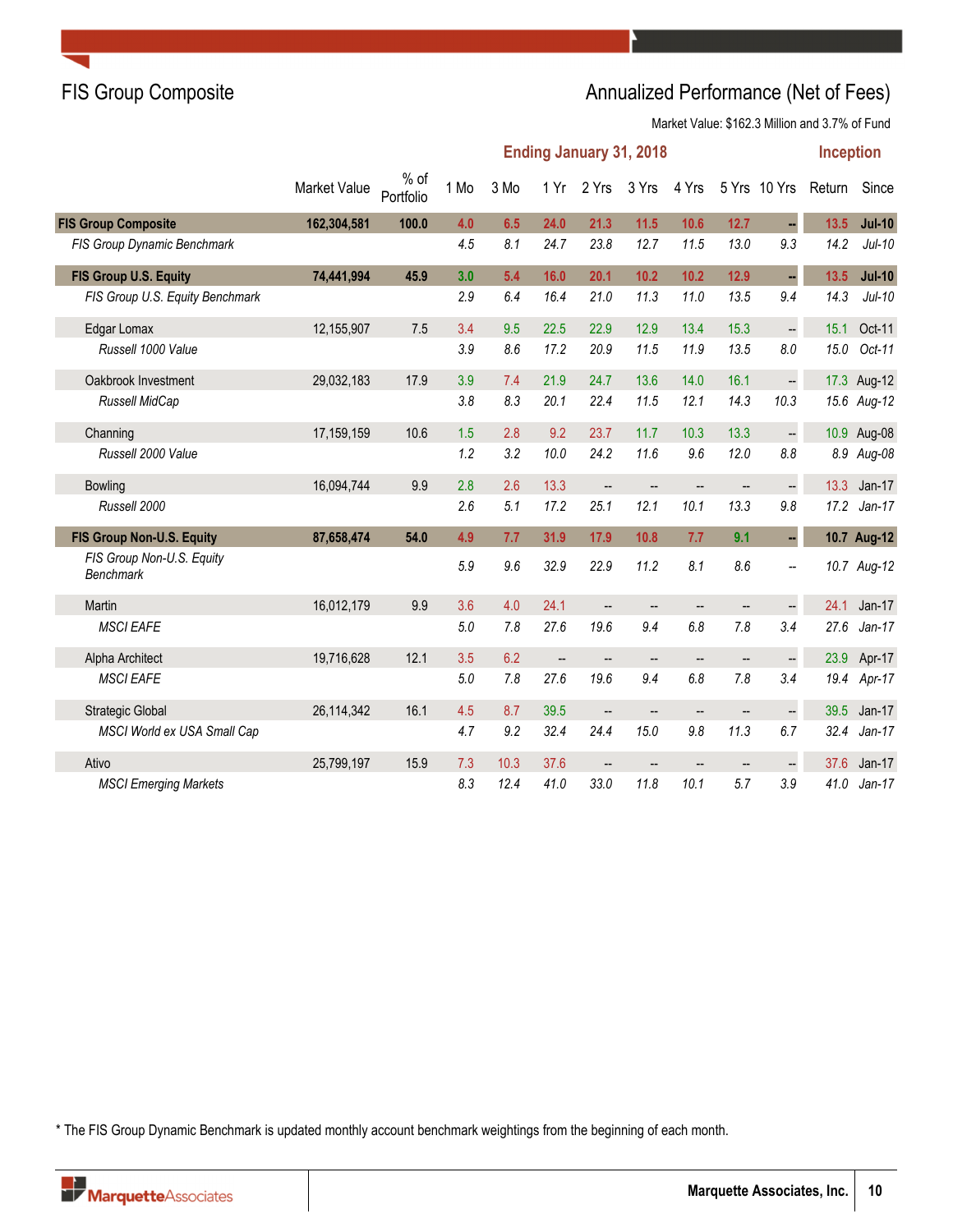### FIS Group Composite Calendar Performance (Net of Fees)

Market Value: \$162.3 Million and 3.7% of Fund

### **Ending January 31, 2018**

|                                     | Market Value | $%$ of<br>Portfolio | 2017                     | 2016                     | 2015                     | 2014                               | 2013                     | 2012                     |
|-------------------------------------|--------------|---------------------|--------------------------|--------------------------|--------------------------|------------------------------------|--------------------------|--------------------------|
| <b>FIS Group Composite</b>          | 162,304,581  | 100.0               | 20.2                     | 9.5                      | $-1.0$                   | 6.7                                | 32.6                     | 15.4                     |
| FIS Group Dynamic Benchmark         |              |                     | 20.9                     | 13.1                     | $-1.9$                   | 6.6                                | 30.3                     | 18.5                     |
| FIS Group U.S. Equity               | 74,441,994   | 45.9                | 13.8                     | 14.1                     | $-2.7$                   | 10.0                               | 35.3                     | 13.4                     |
| FIS Group U.S. Equity Benchmark     |              |                     | 13.8                     | 16.5                     | $-1.6$                   | 9.8                                | 35.2                     | 16.8                     |
| Edgar Lomax                         | 12,155,907   | 7.5                 | 19.3                     | 17.7                     | $-5.0$                   | 15.9                               | 33.7                     | 8.1                      |
| Russell 1000 Value                  |              |                     | 13.7                     | 17.3                     | $-3.8$                   | 13.5                               | 32.5                     | 17.5                     |
| Oakbrook Investment                 | 29,032,183   | 17.9                | 20.4                     | 15.6                     | $-0.2$                   | 15.1                               | 36.3                     |                          |
| Russell MidCap                      |              |                     | 18.5                     | 13.8                     | $-2.4$                   | 13.2                               | 34.8                     | 17.3                     |
| Channing                            | 17,159,159   | 10.6                | 7.2                      | 29.5                     | $-4.4$                   | 5.4                                | 39.6                     | 23.6                     |
| Russell 2000 Value                  |              |                     | 7.8                      | 31.7                     | $-7.5$                   | 4.2                                | 34.5                     | 18.0                     |
| <b>Bowling</b>                      | 16,094,744   | 9.9                 | $\overline{\phantom{a}}$ | $\overline{\phantom{a}}$ | $\overline{\phantom{a}}$ | $\overline{\phantom{a}}$           |                          |                          |
| Russell 2000                        |              |                     | 14.6                     | 21.3                     | $-4.4$                   | 4.9                                | 38.8                     | 16.3                     |
| FIS Group Non-U.S. Equity           | 87,658,474   | 54.0                | 29.4                     | $-3.8$                   | 3.8                      | $-5.1$                             | 25.2                     |                          |
| FIS Group Non-U.S. Equity Benchmark |              |                     | 29.2                     | 2.7                      | $-2.2$                   | $-4.6$                             | 20.5                     | --                       |
| Martin                              | 16,012,179   | 9.9                 |                          | $\qquad \qquad -$        |                          | $\overline{\phantom{a}}$           |                          |                          |
| <b>MSCI EAFE</b>                    |              |                     | 25.0                     | 1.0                      | $-0.8$                   | $-4.9$                             | 22.8                     | 17.3                     |
| Alpha Architect                     | 19,716,628   | 12.1                | $\overline{\phantom{a}}$ | $\overline{\phantom{a}}$ | $\overline{\phantom{a}}$ | $\hspace{0.05cm} -\hspace{0.05cm}$ | $\overline{\phantom{a}}$ | $\overline{\phantom{a}}$ |
| <b>MSCI EAFE</b>                    |              |                     | 25.0                     | 1.0                      | $-0.8$                   | $-4.9$                             | 22.8                     | 17.3                     |
| <b>Strategic Global</b>             | 26,114,342   | 16.1                | $\overline{\phantom{a}}$ | $\overline{\phantom{a}}$ | $\overline{\phantom{a}}$ | $\overline{\phantom{a}}$           | $\overline{\phantom{a}}$ |                          |
| MSCI World ex USA Small Cap         |              |                     | 31.0                     | 4.3                      | 5.5                      | $-5.3$                             | 25.6                     | 17.5                     |
| Ativo                               | 25,799,197   | 15.9                | $\overline{\phantom{a}}$ | --                       |                          | $\overline{\phantom{a}}$           |                          |                          |
| <b>MSCI Emerging Markets</b>        |              |                     | 37.3                     | 11.2                     | $-14.9$                  | $-2.2$                             | $-2.6$                   | 18.2                     |

\* The FIS Group Dynamic Benchmark is updated monthly account benchmark weightings from the beginning of each month.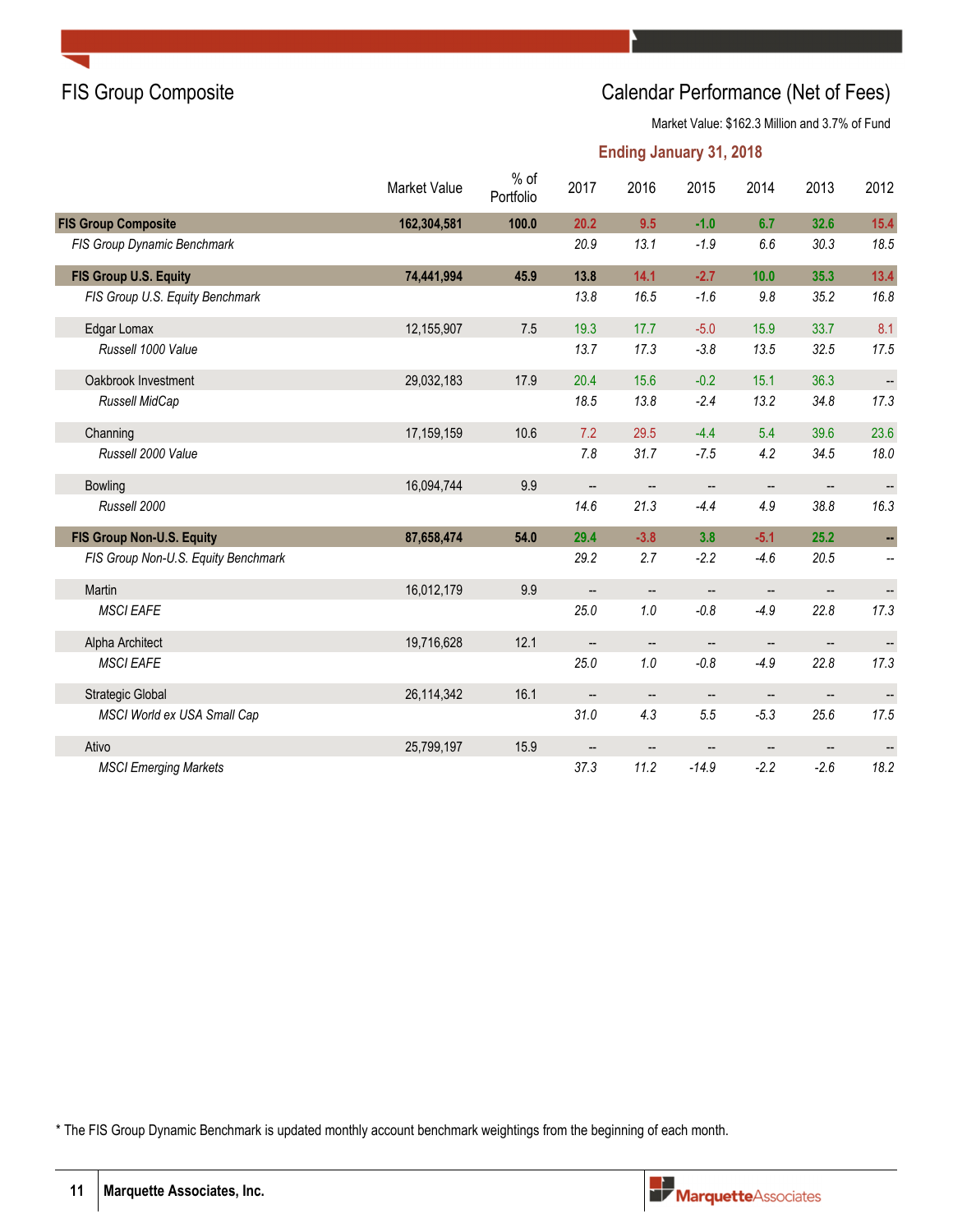

## Annuity & Benefit Fund **Inception Performance (Net of Fees)**

Ending January 31, 2018

|                                   |                                     |                             |              | <b>Performance</b> |                  |                   |
|-----------------------------------|-------------------------------------|-----------------------------|--------------|--------------------|------------------|-------------------|
| <b>Asset Class</b>                | <b>Benchmark</b>                    | <b>Manager</b>              | <b>From</b>  | <b>Manager</b>     | <b>Benchmark</b> | <b>Difference</b> |
| SMID-Cap Value Equity             | Custom Benchmark <sup>1</sup>       | Ariel                       | July-84      | 13.0%              | 11.9%            | 1.1%              |
| Large-Cap Value Equity            | Russell 1000 Value                  | <b>Great Lakes</b>          | April-91     | 10.7%              | 10.4%            | 0.3%              |
| Small-Cap Value Equity            | <b>Custom Benchmark</b>             | Keeley                      | January-93   | 11.7%              | 10.9%            | 0.8%              |
| Enhanced Index Fixed Income       | BarCap Aggregate                    | Neuberger Berman            | $June-01$    | 4.8%               | 4.6%             | 0.2%              |
| International Growth Equity       | <b>MSCI EAFE</b>                    | Cornerstone                 | December-04  | 7.7%               | 5.9%             | 1.8%              |
| International Growth Equity       | <b>MSCI EAFE</b>                    | <b>Walter Scott</b>         | December-04  | 7.5%               | 5.9%             | 1.6%              |
| <b>International Value Equity</b> | <b>MSCI EAFE Value</b>              | LSV                         | May-05       | 6.7%               | 5.2%             | 1.5%              |
| Int'l Emerging Core Equity        | <b>MSCI EM</b>                      | <b>William Blair</b>        | August-05    | 9.7%               | 8.6%             | 1.1%              |
| Large-Cap Core Equity             | <b>S&amp;P 500</b>                  | Rhumbline                   | September-08 | 11.2%              | 11.1%            | 0.1%              |
| International Core Equity         | MSCI ACWI ex. U.S.                  | NTGI ACWI ex. U.S.          | November-08  | 9.8%               | 9.5%             | 0.3%              |
| Int'l Small-Cap Equity            | <b>MSCI Small-Cap International</b> | MSCI World Ex USA Small Cap | November-08  | 14.2%              | 14.1%            | 0.1%              |
| Hedged Equity Fund of Funds       | <b>HFRX Hedged Equity</b>           | <b>K2 Advisors</b>          | February-09  | 5.4%               | 3.1%             | 2.3%              |
| Hedged Equity Fund of Funds       | <b>HFRX Hedged Equity</b>           | <b>Rock Creek</b>           | February-09  | 6.5%               | 3.1%             | 3.4%              |
| Core Fixed Income                 | BarCap Aggregate                    | <b>LM Capital</b>           | April-09     | 4.0%               | 3.8%             | 0.2%              |
| Fixed Income - Intermediate       | BarCap Int. Gov/Credit              | Segall, Bryant, & Hamill    | $May-09$     | 3.5%               | 3.1%             | 0.4%              |
| Fixed Income - High Yield         | BarCap High Yield                   | MacKay Shields              | $May-09$     | 9.9%               | 11.0%            | $-1.1%$           |
| Fixed Income - Senior Loan        | CSFB Leveraged Loan                 | Symphony                    | September-09 | 6.6%               | 6.0%             | 0.6%              |
| Core Fixed Income                 | BarCap Aggregate                    | <b>UBS</b>                  | August-10    | 3.0%               | 2.8%             | 0.2%              |
| Opportunistic Fixed Income        | 50% BarCap HY/50% CSFB LL           | <b>Crescent Capital</b>     | July-16      | 7.9%               | 8.4%             | $-0.5%$           |
| Int'l Small-Cap Equity            | <b>MSCI EAFE Small Cap</b>          | Segall, Bryant, & Hamill    | September-16 | 26.2%              | 25.8%            | 0.4%              |
| Defensive Equity                  | 50% S&P 500/50% 91 Day T-Bill       | Parametric                  | July-17      | 5.9%               | 7.8%             | $-1.9%$           |
| <b>Defensive Equity</b>           | CBOE S&P 500 Putwrite Index         | Neuberger Berman            | August-17    | 4.0%               | 4.0%             | 0.0%              |
| Mid-Cap Growth Equity             | S&P 400 Growth                      | Rhumbline                   | September-17 | 12.0%              | 11.7%            | 0.3%              |

<sup>1</sup> Ariel Custom Benchmark is Russell 2500 Value, and prior to March 2002, the Russell 2000 Value.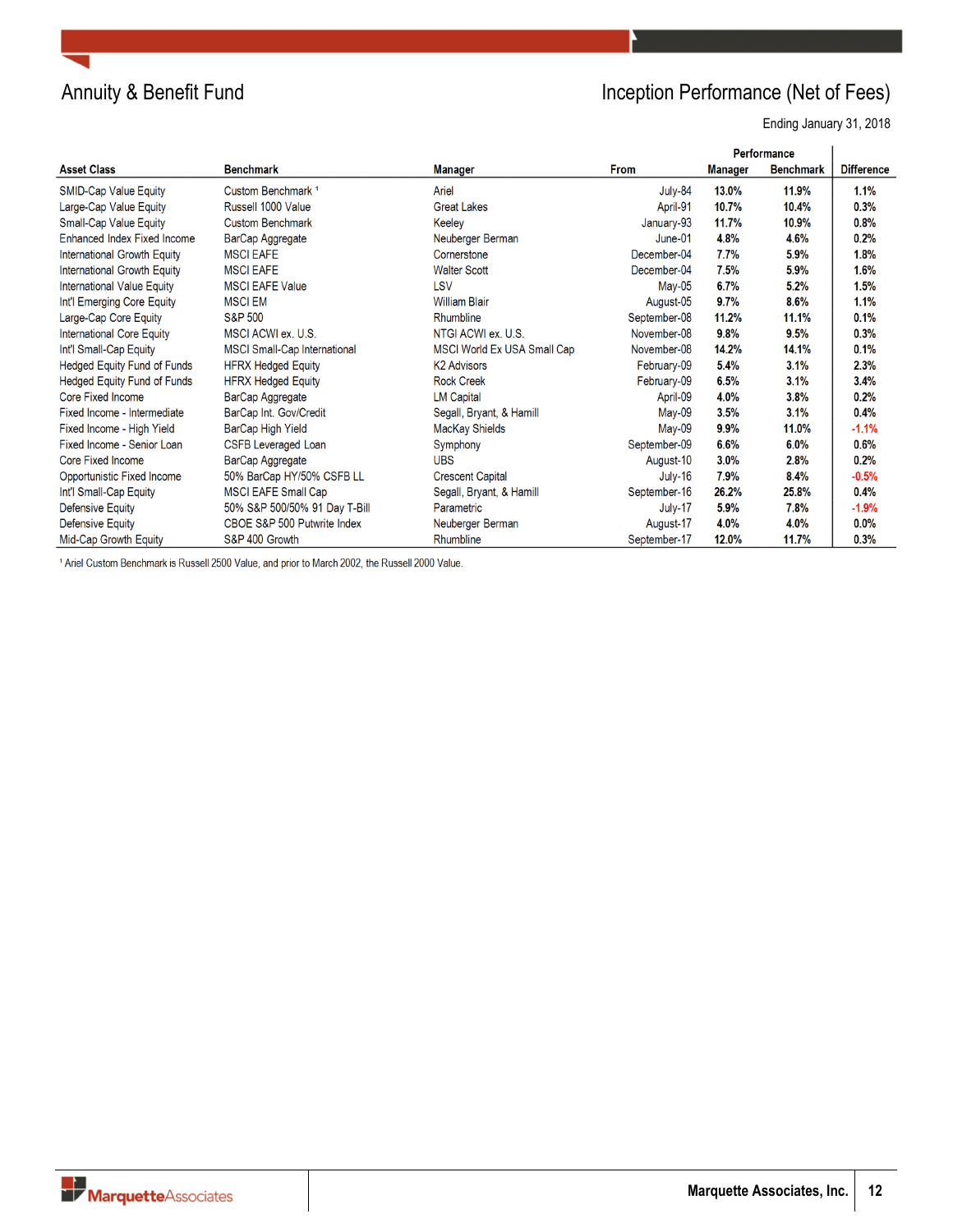Annuity & Benefit Fund Statistics **Statistics** Statistics

Market Value: \$4,348.7 Million and 100.0% of Fund

### **RISK RETURN STATISTICS**

February 01, 2013 Through January 31, 2018

|                                         | $\frac{1}{2}$<br><b>Total Fund Composite</b> | <b>Policy Benchmark</b> |
|-----------------------------------------|----------------------------------------------|-------------------------|
| <b>RETURN SUMMARY STATISTICS</b>        |                                              |                         |
| Number of Periods                       | 60                                           | 60                      |
| Maximum Return                          | 4.34                                         | 4.22                    |
| Minimum Return                          | $-3.39$                                      | $-3.51$                 |
| Annualized Return                       | 8.83                                         | 8.25                    |
| <b>Total Return</b>                     | 52.68                                        | 48.62                   |
| Annualized Excess Return Over Risk Free | 8.54                                         | 7.96                    |
| Annualized Excess Return                | 0.58                                         | 0.00                    |
| <b>RISK SUMMARY STATISTICS</b>          |                                              |                         |
| <b>Beta</b>                             | 1.01                                         | 1.00                    |
| <b>Upside Deviation</b>                 | 3.59                                         | 3.48                    |
| <b>Downside Deviation</b>               | 3.60                                         | 3.32                    |
| <b>RISK/RETURN SUMMARY STATISTICS</b>   |                                              |                         |
| <b>Annualized Standard Deviation</b>    | 5.40                                         | 5.27                    |
| Alpha                                   | 0.04                                         | 0.00                    |
| Sharpe Ratio                            | 1.58                                         | 1.51                    |
| Excess Return Over Market / Risk        | 0.11                                         | 0.00                    |
| <b>Tracking Error</b>                   | 1.02                                         | 0.00                    |
| Information Ratio                       | 0.57                                         |                         |
| <b>CORRELATION STATISTICS</b>           |                                              |                         |
| R-Squared                               | 0.96                                         | 1.00                    |
| Correlation                             | 0.98                                         | 1.00                    |

Market Proxy: Policy Benchmark Risk-Free Proxy: 91 Day T-Bills